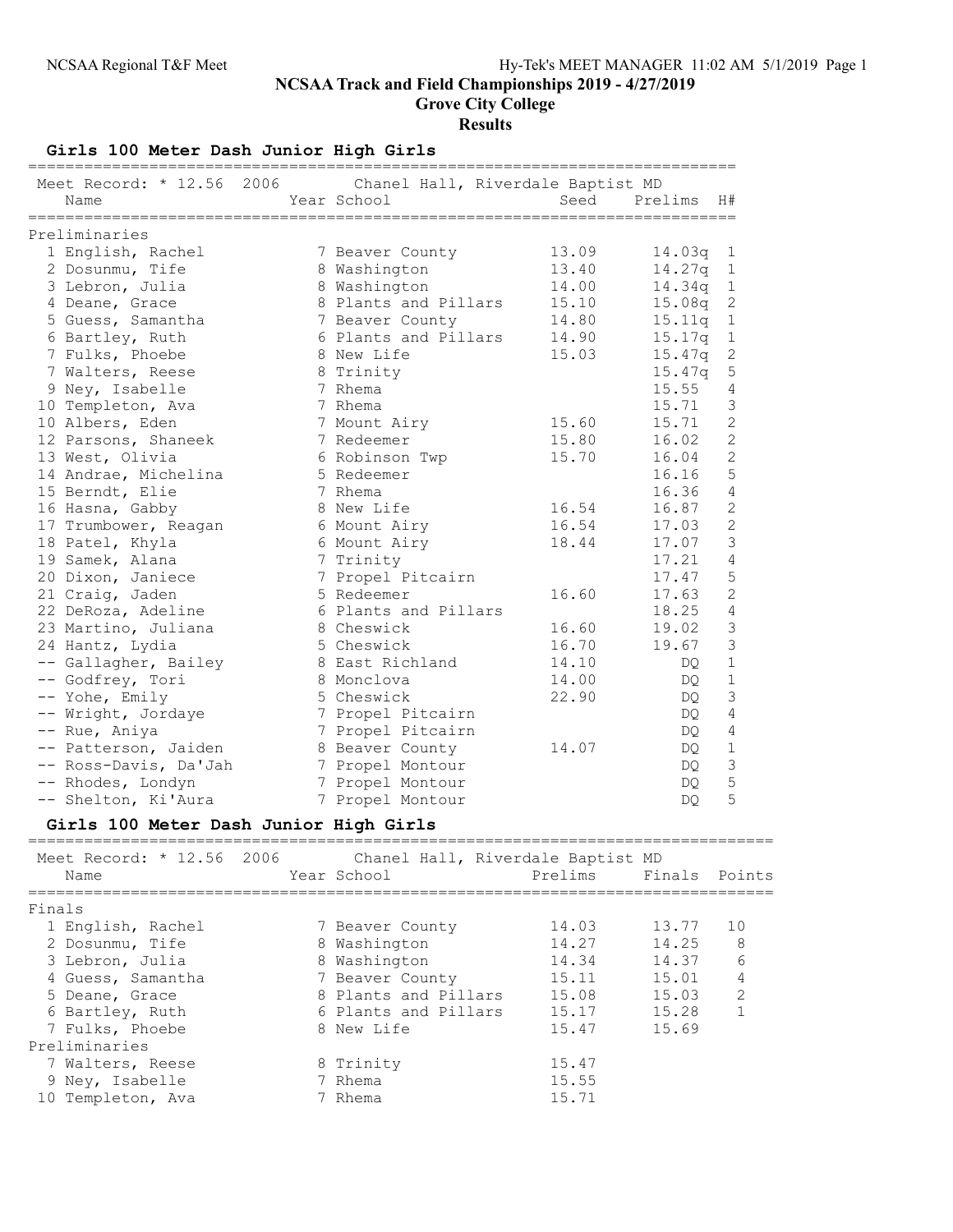Grove City College

# Results

# ....Girls 100 Meter Dash Junior High Girls

| 10 Albers, Eden       | 7 Mount Airy         | 15.71 |
|-----------------------|----------------------|-------|
| 12 Parsons, Shaneek   | 7 Redeemer           | 16.02 |
| 13 West, Olivia       | 6 Robinson Twp       | 16.04 |
| 14 Andrae, Michelina  | 5 Redeemer           | 16.16 |
| 15 Berndt, Elie       | 7 Rhema              | 16.36 |
| 16 Hasna, Gabby       | 8 New Life           | 16.87 |
| 17 Trumbower, Reagan  | 6 Mount Airy         | 17.03 |
| 18 Patel, Khyla       | 6 Mount Airy         | 17.07 |
| 19 Samek, Alana       | 7 Trinity            | 17.21 |
| 20 Dixon, Janiece     | 7 Propel Pitcairn    | 17.47 |
| 21 Craig, Jaden       | 5 Redeemer           | 17.63 |
| 22 DeRoza, Adeline    | 6 Plants and Pillars | 18.25 |
| 23 Martino, Juliana   | 8 Cheswick           | 19.02 |
| 24 Hantz, Lydia       | 5 Cheswick           | 19.67 |
| -- Gallagher, Bailey  | 8 East Richland      | DQ.   |
| -- Godfrey, Tori      | 8 Monclova           | DQ.   |
| -- Yohe, Emily        | 5 Cheswick           | DQ.   |
| -- Wright, Jordaye    | 7 Propel Pitcairn    | DQ    |
| -- Rue, Aniya         | 7 Propel Pitcairn    | DQ    |
| -- Patterson, Jaiden  | 8 Beaver County      | DQ    |
| -- Ross-Davis, Da'Jah | 7 Propel Montour     | DQ.   |
| -- Rhodes, Londyn     | 7 Propel Montour     | DQ    |
| -- Shelton, Ki'Aura   | 7 Propel Montour     | DQ    |

# Girls 200 Meter Dash Junior High Girls

|        | Meet Record: * 26.63 2006 Chanel Hall, Riverdale Baptist MD<br>Name | Year School          | Seed  | Finals H# Points |                |                |
|--------|---------------------------------------------------------------------|----------------------|-------|------------------|----------------|----------------|
| Finals |                                                                     |                      |       |                  |                |                |
|        | 1 Stewart, Baara                                                    | 8 Washington         | 28.00 | 28.47            | 1              | 10             |
|        | 2 English, Rachel                                                   | 7 Beaver County      | 28.70 | 29.30            | $\mathbf{1}$   | 8              |
|        | 3 Lebron, Julia                                                     | 8 Washington         | 31.50 | 30.49            | $\mathbf{1}$   | 6              |
|        | 4 Standford, Lexi                                                   | 8 New Life           | 31.31 | 31.01            | $\mathbf{1}$   | 4              |
|        | 5 Dosunmu, Tife                                                     | 8 Washington         | 30.80 | 31.26            | $\mathbf{1}$   | $\overline{c}$ |
|        | 6 Guess, Samantha                                                   | 7 Beaver County      | 32.10 | 32.10            | $\mathbf{1}$   | $\mathbf{1}$   |
|        | 7 Mozley, Brylee                                                    | 7 Beaver County      | 34.00 | 32.14            | $\overline{2}$ |                |
|        | 8 Wilsey, Alexa                                                     | 8 Rhema              |       | 32.89            | $\overline{4}$ |                |
|        | 9 Fulks, Phoebe                                                     | 8 New Life           | 32.22 | 33.63            | $\overline{2}$ |                |
|        | 10 Albers, Eden                                                     | 7 Mount Airy         | 34.76 | 33.76            | $\mathbf{2}$   |                |
|        | 11 Batch, Ava                                                       | 7 Rhema              |       | 34.24            | 5              |                |
|        | 12 Grimm, Caitlin                                                   | 7 Propel Montour     |       | 34.34            | 5              |                |
|        | 13 Poteete, Lisa                                                    | 6 Plants and Pillars |       | 34.35            | 4              |                |
|        | 14 Samek, Alana                                                     | 7 Trinity            |       | 35.02            | 4              |                |
|        | 15 McAfee, Ellie                                                    | 8 Plants and Pillars | 37.80 | 35.52            | 3              |                |
|        | 16 West, Olivia                                                     | 6 Robinson Twp       | 34.30 | 35.79            | 2              |                |
|        | 17 Mathews, Katelyn                                                 | 8 Plants and Pillars | 37.90 | 35.94            | 3              |                |
|        | 18 Parsons, Shaneek                                                 | 7 Redeemer           | 35.80 | 36.00            | $\overline{2}$ |                |
|        | 19 Dixon, Janiece                                                   | 7 Propel Pitcairn    |       | 36.17            | 5              |                |
|        | 20 Hasna, Gabby                                                     | 8 New Life           | 36.31 | 36.44            | $\mathbf{2}$   |                |
|        | 21 Martino, Juliana                                                 | 8 Cheswick           | 38.10 | 37.27            | 3              |                |
|        | 22 Craig, Jaden                                                     | 5 Redeemer           | 37.50 | 37.73            | $\overline{c}$ |                |
|        | 23 Trumbower, Reagan                                                | 6 Mount Airy         | 37.54 | 38.18            | $\overline{2}$ |                |
|        | 24 Patel, Khyla                                                     | 6 Mount Airy         | 39.74 | 41.77            | 3              |                |
|        | 25 Hantz, Lydia                                                     | 5 Cheswick           | 43.70 | 44.55            | 3              |                |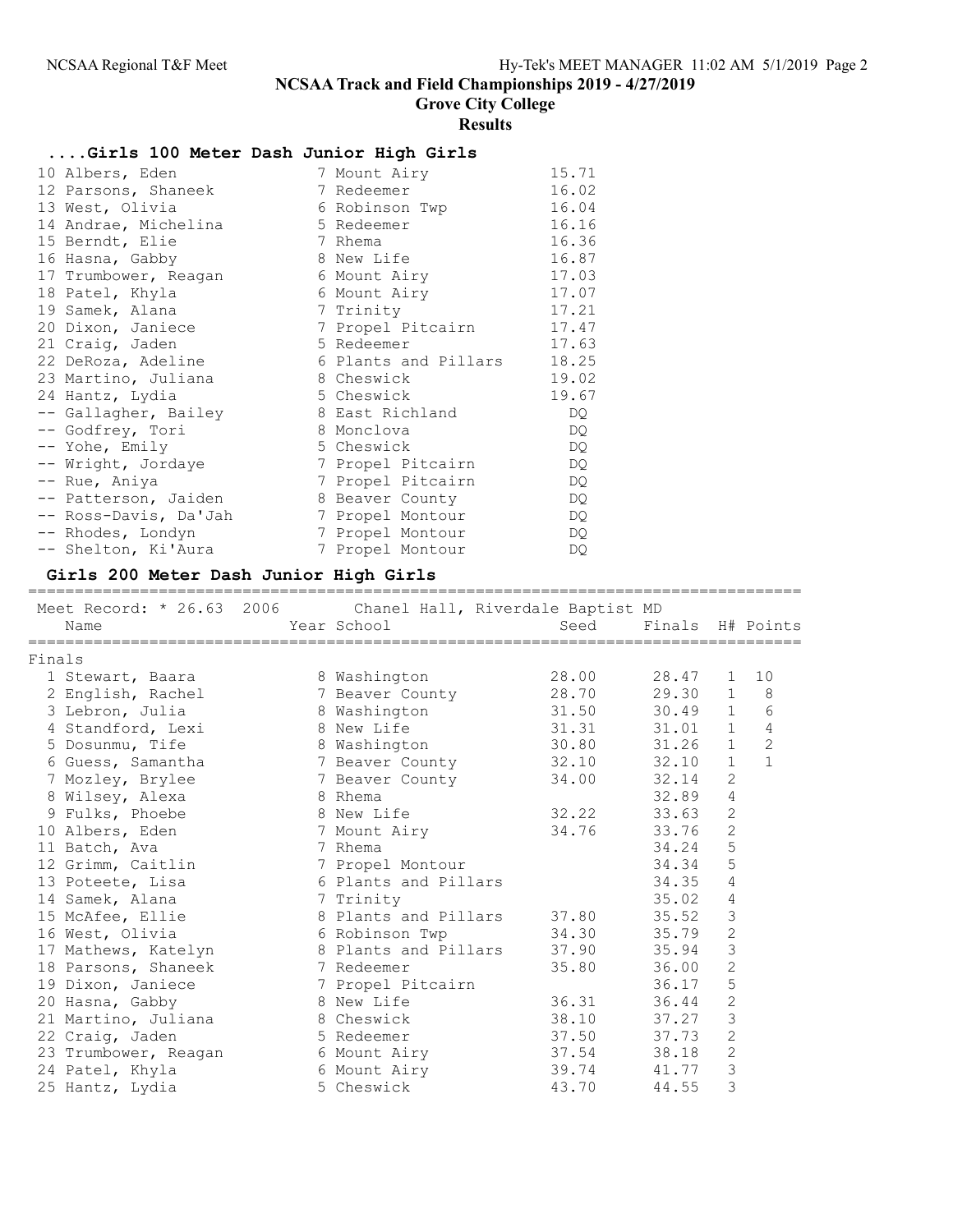Grove City College

#### Results

Girls 400 Meter Dash Junior High Girls

| Meet Record: * 1:01.20 2015 Belle Cranston, Eden Christian PA |                         |         |                  |                |    |
|---------------------------------------------------------------|-------------------------|---------|------------------|----------------|----|
| Name                                                          | Year School             | Seed    | Finals H# Points |                |    |
|                                                               |                         |         |                  |                |    |
| 1 Stewart, Baara                                              | 8 Washington            | 59.00   | 1:01.70          | $\mathbf{1}$   | 10 |
| 2 Vos, Sara                                                   | 7 Beaver County 1:09.90 |         | 1:11.46          | $\mathbf{1}$   | 8  |
| 3 Walters, Reese                                              | 8 Trinity               |         | 1:12.00          | 2              | 6  |
| 4 Richardson, Emenet                                          | 7 Redeemer              |         | 1:12.35          | $\overline{4}$ | 4  |
| 5 Hanna, Philomena                                            | 6 Plants and Pillars    | 1:13.80 | 1:13.13          | $\mathbf{1}$   | 2  |
| 6 Bartley, Ruth                                               | 6 Plants and Pillars    |         | 1:15.08          | $\overline{2}$ |    |
| 7 Ney, Isabelle                                               | 7 Rhema                 |         | 1:15.56          | 4              |    |
| 8 Wilsey, Alexa                                               | 8 Rhema                 |         | 1:16.72          | 3              |    |
| 9 Templeton, Ava                                              | 7 Rhema                 |         | 1:17.43          | 4              |    |
| 10 Pugliese, Hannah                                           | 7 Redeemer              | 1:15.70 | 1:17.44          |                |    |
| 11 West, Olivia                                               | 6 Robinson Twp          | 1:18.30 | 1:21.32          | 2              |    |
| 12 Dixon, Asia                                                | 7 Propel Pitcairn       |         | 1:26.39          | 2              |    |
| 13 Phillips, Lorelei                                          | 7 Heartland             | 1:22.00 | 1:27.06          |                |    |
| 14 Berry, Tristana                                            | 7 Propel Montour        |         | 1:28.66          | 3              |    |
| 15 Lee, Nishya                                                | 7 Propel Pitcairn       |         | 1:29.22          | 3              |    |
| 16 Warren, Danika                                             | 6 Propel Pitcairn       |         | 1:35.42          |                |    |

#### Girls 800 Meter Run Junior High Girls

=================================================================================== Meet Record: \* 2:34.76 2006 Samantha Lehman, Heartland Christian OH Name Year School Seed Finals H# Points =================================================================================== 1 Decatur, Selah 8 Washington 2:50.00 2:41.49 1 10 2 Walters, Reese 8 Trinity 2:51.10 2 8 3 Richardson, Emenet 7 Redeemer 3:09.70 2:51.62 1 6 4 Hanna, Philomena 6 Plants and Pillars 2:58.50 2:53.45 1 4 5 Stepp, Alyson 6 Rhema 3:02.02 2 2 6 Zimmerman, Paige 8 Heartland 3:03.00 3:11.18 1 1 7 Wise, Anna 8 Heartland 3:09.00 3:12.41 1 8 Logue, Alyson 7 Propel Montour 3:18.24 2 9 Meyer, Talya 6 Robinson Twp 3:16.70 3:23.16 1 10 Phillips, Lorelei 7 Heartland 3:11.00 3:25.06 1 11 Van Wyk, Anika 5 Redeemer 3:40.40 3:26.24 1 12 Webb, Bella 7 Mount Airy 3:36.80 3:34.70 1 13 Ney, Abbey 5 Rhema 3:43.96 2 14 Tobery, Rose 8 Mount Airy 3:50.80 3:46.22 2 15 Nuckels, Michele 7 Propel Pitcairn 3:49.09 2 16 Dixon, Asia 7 Propel Pitcairn 3:54.48 2

### Girls 1600 Meter Run Junior High Girls

================================================================================ Meet Record: \* 5:34.96 2006 Samantha Lehman, Heartland Christian OH Name The Year School Seed Finals Points ================================================================================ 1 Decatur, Selah 8 Washington 5:45.00 5:51.98 10 2 Hanna, Philomena 6 Plants and Pillars 6:18.50 6:16.01 8 3 Hartman, Kaelyn 8 Plants and Pillars 6:22.40 6:29.50 6 4 Stepp, Alyson 6 Rhema 6:30.15 4 5 Pugliese, Hannah 7 Redeemer 6:16.00 6:32.61 2 6 Phillips, Lorelei 7 Heartland 6:42.00 6:57.00 1 7 Wise, Anna 8 Heartland 6:48.00 6:59.00 8 Zimmerman, Paige 8 Heartland 6:52.00 7:02.00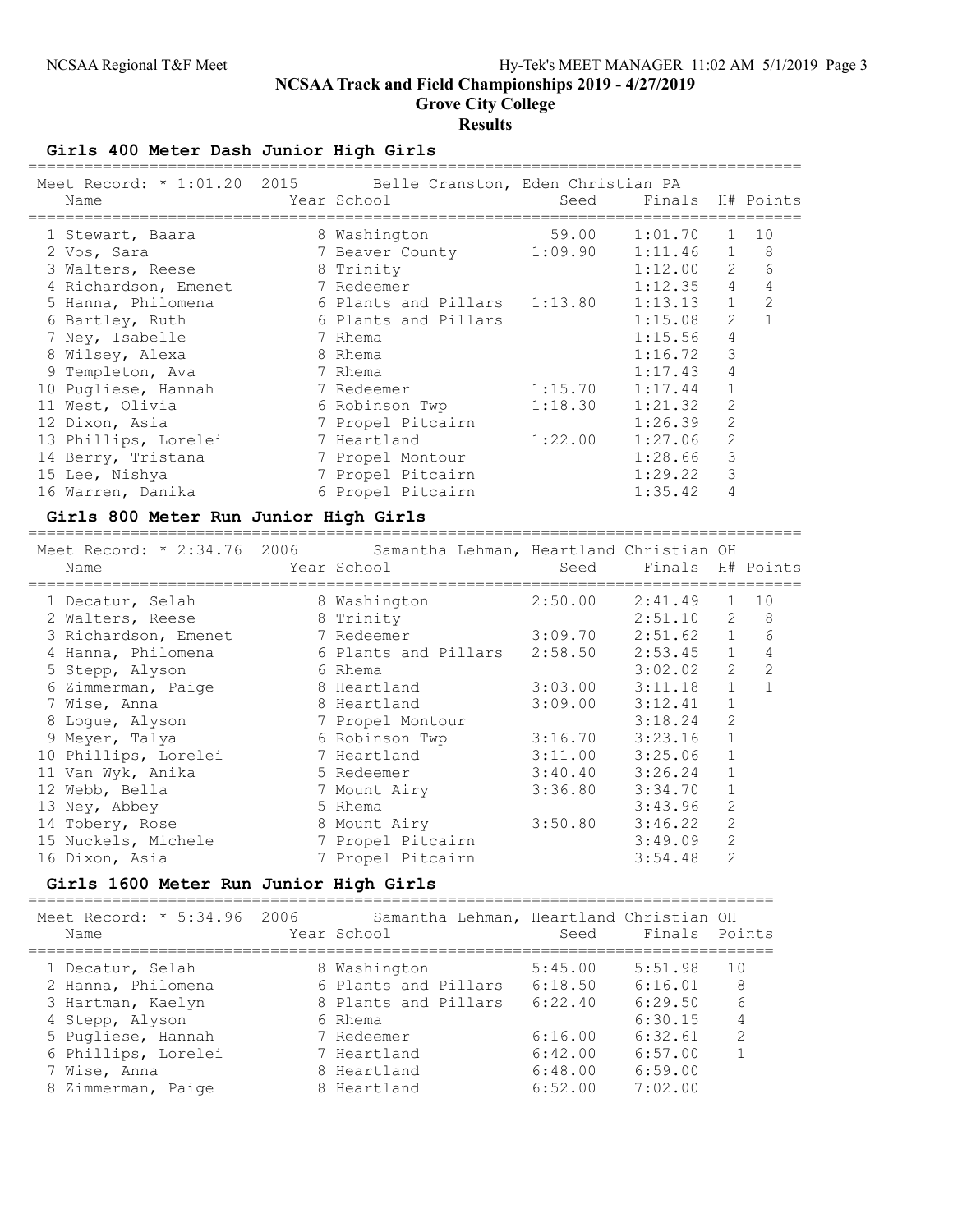Grove City College

#### **Results**

## ....Girls 1600 Meter Run Junior High Girls

| 9 Meyer, Talya  | 6 Robinson Twp | 7:16.00 | 7:18.25 |
|-----------------|----------------|---------|---------|
| 10 Webb, Bella  | 7 Mount Airy   | 8:00.52 | 7:51.65 |
| 11 Ney, Abbey   | 5 Rhema        |         | 8:21.15 |
| 12 Tobery, Rose | 8 Mount Airy   | 8:27.18 | 8:36.14 |

### Girls 100 Meter Hurdles Junior High Girls

================================================================================

| Meet Record: * 18.31 2009 | Hailey Nieveen, Lakeland Christian IN |       |               |               |
|---------------------------|---------------------------------------|-------|---------------|---------------|
| Name                      | Year School                           | Seed  | Finals Points |               |
| 1 Stewart, Baara          | 8 Washington                          | 19.50 | 18.77         | 10            |
| 2 Rorick, Aubrey          | 7 Plants and Pillars                  | 18.90 | 19.17         | 8             |
| 3 Leeman, NoElle          | 6 Propel Montour                      |       | 23.57         | 6             |
| 4 Loewe, Amber            | 5 Redeemer                            | 24.20 | 24.55         | 4             |
| 5 West, Olivia            | 6 Robinson Twp                        |       | 25.35         | $\mathcal{L}$ |
| 6 Hantz, Lydia            | 5 Cheswick                            | 29.20 | 27.35         |               |
| -- White, Janiah          | 7 Propel Montour                      |       | DO            |               |
| -- Standford, Lexi        | 8 New Life                            | 19.19 | DO            |               |

#### Girls 4x100 Meter Relay Junior High Girls

=================================================================================== Meet Record: \* 55.76 2007 Riverdale Baptist MD School Seed Finals H# Points =================================================================================== 1 Washington Christian Academy 'A' 58.00 57.83 1 10 1) Dosunmu, Tife 8 2) Lebron, Julia 8 3) Decatur, Selah 8 4) Stewart, Baara 8 2 Plants and Pillars 'A' 1:01.50 1 8 1) Deane, Grace 8 2) Rorick, Aubrey 7 3) Hartman, Kaelyn 8 1944 (4) Bartley, Ruth 6 3 Rhema Christian School 'A' 1:03.23 2 6<br>1) Batch, Ava 7 2) Berndt, Elie 7<br>3) Ney, Isabelle 7 4) Templeton, Ava 7 1) Batch, Ava 7 2) Berndt, Elie 7 3) Ney, Isabelle 7 (4) Templeton, Ava 7 4 Redeemer Lutheran School 'A' 1:07.50 1:05.95 1 4<br>1) Loewe, Amber 5 2) Andrae, Michelina 5 1) Loewe, Amber 5 2) Andrae, Michelina 5 3) Parsons, Shaneek 7 (4) Loewe, Bianca 6 5 Mount Airy Christian Academy 'A' 1:09.84 1 2<br>1) Albers, Eden 7 2 2 Tobery, Hattie 7 1) Albers, Eden 7 2) Tobery, Hattie 7 3) Tobery, Rose 8 4) Webb, Bella 7 6 Robinson Twp Christian School 'A' 1:19.82 2 1<br>1) West, Olivia 6 2) West, Tayla 6 1) West, Olivia 6 2) West, Tayla 6<br>3) Mastro, Hannah 7 3 4) Meyer, Talya 6 3) Mastro, Hannah 7 -- Beaver County Christian School 'A' DQ 1<br>
1) Guess, Samantha 7 2) Mann, Aubrey 7 1) Guess, Samantha 7 (2) Mann, Aubrey 7 3) Gouldsbarry, Jeslyn 7 (4) Kindle, Sophia 7

#### Girls 4x400 Meter Relay Junior High Girls

| Meet Record: * 5:04.83 2013<br>School                 | Trinity Christian PA<br>Seed | Finals Points |   |
|-------------------------------------------------------|------------------------------|---------------|---|
| 1 Plants and Pillars 'A'<br>1) Bartley, Ruth 6        | 2) Rorick, Aubrey 7          | $5:06.87$ 10  |   |
| 3) Hanna, Philomena 6<br>2 Rhema Christian School 'A' | 4) Hartman, Kaelyn 8         | $5.06$ 91     | R |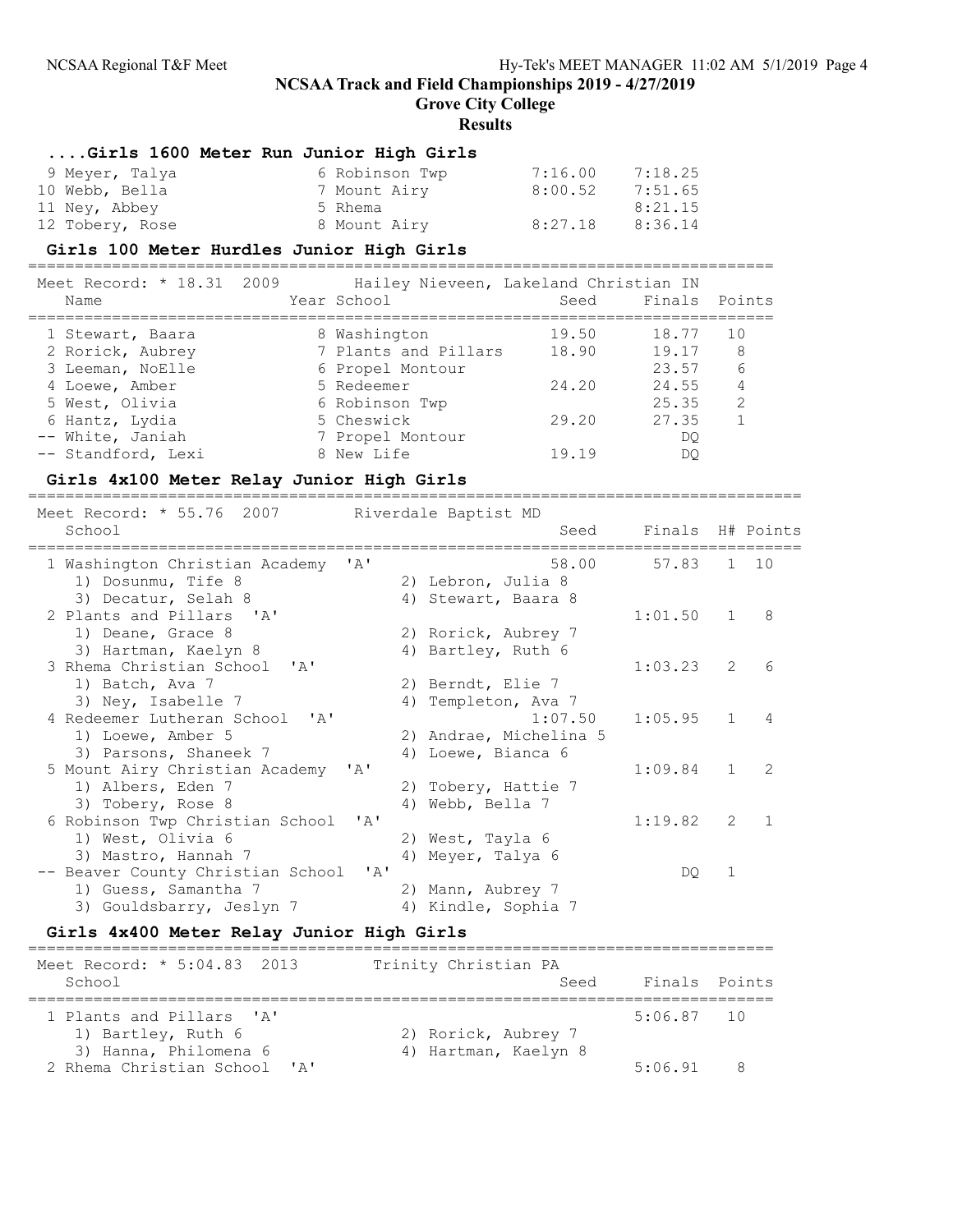Grove City College

### Results

### ....Girls 4x400 Meter Relay Junior High Girls

| 6              |
|----------------|
|                |
|                |
| $\overline{4}$ |
|                |
|                |
|                |

## Girls High Jump Junior High Girls

| Meet Record: $*$ 5-00 2012<br>Name | Aleya Mayo, Grace Brethren MD<br>Year School |             | Seed Finals Points |    |
|------------------------------------|----------------------------------------------|-------------|--------------------|----|
| 1 Standford, Lexi                  | 8 New Life                                   | $4 - 04.00$ | $4 - 02.00$        | 10 |
| 2 Templeton, Ava                   | 7 Rhema                                      |             | $4 - 00.00$        | 8  |
| 3 Kindle, Sophia                   | 7 Beaver County                              |             | $3 - 08.00$        | 6  |
| 4 Mann, Aubrey                     | 7 Beaver County                              |             | $J3 - 08.00$       | 3  |
| 4 Hanna, Philomena                 | 6 Plants and Pillars                         | $3 - 06.00$ | $J3 - 08.00$       | 3  |
| 6 Ney, Isabelle                    | 7 Rhema                                      |             | $J3 - 08.00$       |    |
| -- Flinner, Hannah                 | 7 Plants and Pillars                         |             | DO                 |    |
| -- English, Rachel                 | 7 Beaver County                              |             | DO                 |    |
| -- Mathews, Katelyn                | 8 Plants and Pillars                         | $3 - 04.00$ | DO                 |    |

#### Girls Long Jump Junior High Girls

## ================================================================================

| Meet Record: * 14-10 2015 Liana Lavrinc, Trinity Christian PA |                                                                                                               |                              |              |
|---------------------------------------------------------------|---------------------------------------------------------------------------------------------------------------|------------------------------|--------------|
| Name                                                          | Year School                                                                                                   | Seed Finals Points           |              |
| 1 English, Rachel 7 Beaver County 14-00.00 14-06.00           |                                                                                                               |                              | 10           |
| 2 Hartman, Kaelyn                                             | 8 Plants and Pillars 12-00.00                                                                                 | 13-06.00                     | 8            |
| 3 Standford, Lexi                                             | 8 New Life the state of the Second State of the Second State of the Second State of the Second State State of | $14 - 06.00$ $13 - 00.50$    | 6            |
| 4 Bartley, Ruth                                               | 6 Plants and Pillars 12-03.00 12-11.50                                                                        |                              | 4            |
| 5 Richardson, Emenet                                          | 7 Redeemer                                                                                                    | $10 - 02.25$ $12 - 09.00$    | 2            |
| 6 Vos, Sara                                                   | 7 Beaver County                                                                                               | $11 - 07.50$ $12 - 03.00$    | $\mathbf{1}$ |
| 7 Loewe, Amber                                                | 5 Redeemer                                                                                                    | $9 - 08.50$ $11 - 01.00$     |              |
| 8 Berndt, Elie                                                | 7 Rhema                                                                                                       | $11 - 00.00$                 |              |
| 9 Kindle, Sophia                                              | 7 Beaver County                                                                                               | $10 - 11.00$<br>$10 - 08.00$ |              |
| 10 Stepp, Alyson                                              | 6 Rhema                                                                                                       | $10 - 07.00$                 |              |
| 11 Logue, Alyson                                              | 7 Propel Montour                                                                                              | $10 - 02.50$                 |              |
| -- Criswell, Baily                                            | 6 Propel Montour                                                                                              | DQ.                          |              |
| -- Gallagher, Bailey                                          | 8 East Richland                                                                                               | $13 - 01.00$<br>DQ.          |              |
| -- Andrae, Michelina                                          | 5 Redeemer                                                                                                    | $9 - 05.00$<br>DQ            |              |
| -- Mathews, Katelyn                                           | 8 Plants and Pillars 11-02.00                                                                                 | DQ.                          |              |
| -- Hantz, Lydia                                               | 5 Cheswick                                                                                                    | $6 - 11.50$<br>DQ.           |              |
| -- Rhodes, Londyn                                             | 7 Propel Montour                                                                                              | DQ                           |              |
| -- Ney, Isabelle                                              | 7 Rhema                                                                                                       | DQ.                          |              |

## Girls Shot Put Junior High Girls

| Meet Record: * 31-03 2011<br>Name      | Year School                  | Leah Wis, Trinity Christian NJ<br>Seed | Finals Points             |         |
|----------------------------------------|------------------------------|----------------------------------------|---------------------------|---------|
| 1 Pugliese, Hannah<br>2 Mastro, Hannah | 7 Redeemer<br>7 Robinson Twp | $26 - 00.00$ $25 - 07.75$              | $28 - 05.50$ $28 - 06.25$ | 10<br>R |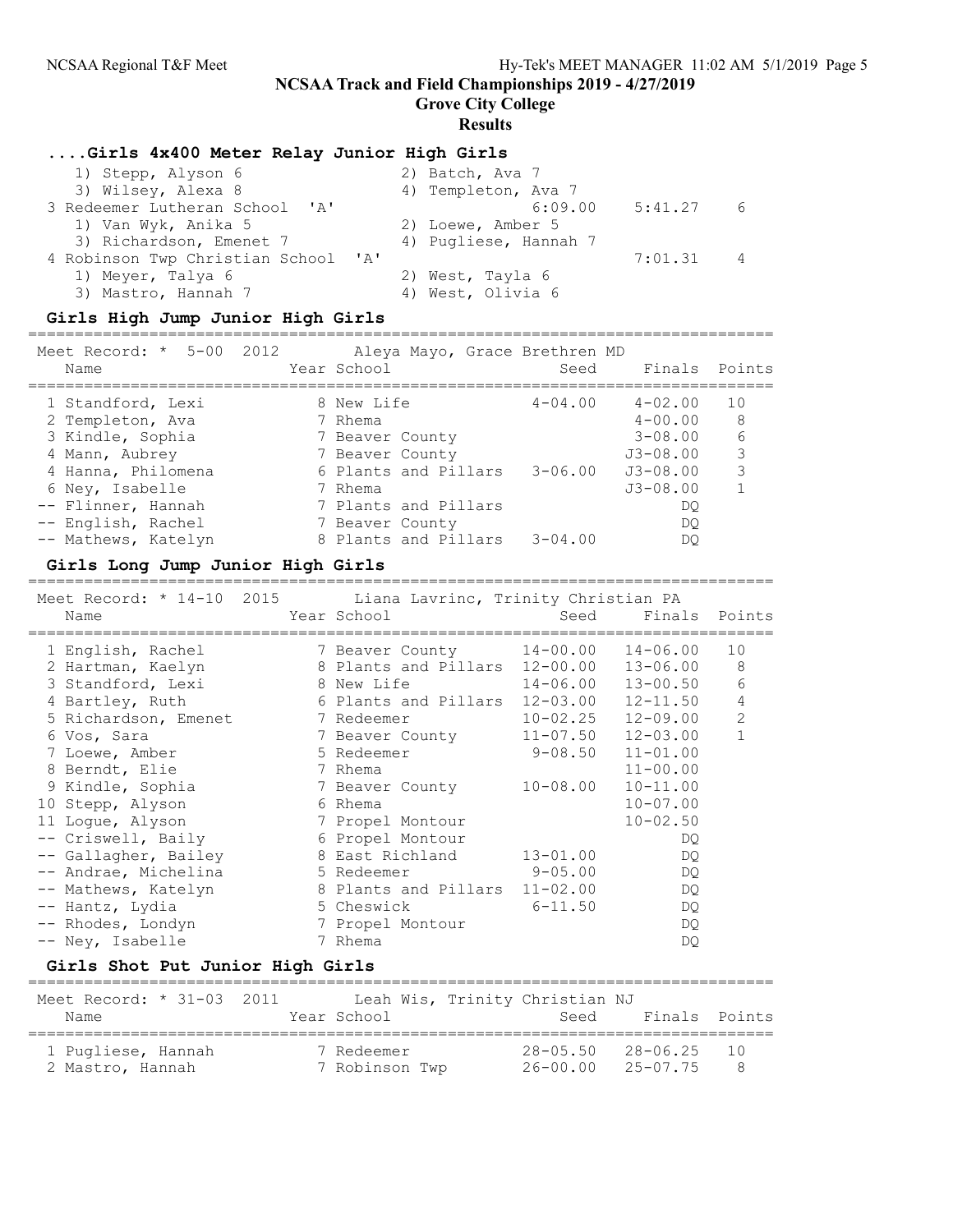Grove City College

## **Results**

## ....Girls Shot Put Junior High Girls

| 3 McAfee, Ellie      | 8 Plants and Pillars |              | $24 - 04.50$ | 6 |
|----------------------|----------------------|--------------|--------------|---|
|                      |                      |              |              |   |
| 4 Ramsey, Eliya      | 7 Plants and Pillars |              | $22 - 10.50$ | 4 |
| 5 Berndt, Elie       | 7 Rhema              |              | $22 - 00.50$ | 2 |
| 6 Lebron, Julia      | 8 Washington         |              | $21 - 09.50$ | 1 |
| 7 Hasna, Gabby       | 8 New Life           | 19-06.00     | $20 - 07.25$ |   |
| 8 Wilsey, Alexa      | 8 Rhema              |              | $20 - 06.75$ |   |
| 9 Dosunmu, Tife      | 8 Washington         |              | $20 - 01.50$ |   |
| 10 Loewe, Bianca     | 6 Redeemer           | $20 - 04.50$ | $19 - 08.50$ |   |
| 11 Christopher, Adah | 7 Rhema              |              | $19 - 08.00$ |   |
| 12 Fulks, Phoebe     | 8 New Life           | $18 - 04.00$ | $17 - 11.50$ |   |
| 13 DeRoza, Adeline   | 6 Plants and Pillars | $18 - 05.00$ | $17 - 00.50$ |   |
| 14 West, Tayla       | 6 Robinson Twp       | $21 - 08.00$ | $16 - 10.50$ |   |
| 15 Podeszwa, Katya   | 6 Redeemer           | $14 - 02.00$ | $14 - 02.50$ |   |

# Girls Discus Throw Junior High Girls

| Meet Record: * 91-10.75 2011<br>Name | Leah Wis, Trinity Christian NJ<br>Year School | Seed         | Finals Points |    |
|--------------------------------------|-----------------------------------------------|--------------|---------------|----|
| 1 Mastro, Hannah                     | 7 Robinson Twp                                | $55 - 06.50$ | 64-01         | 10 |
| 2 Pugliese, Hannah                   | 7 Redeemer                                    | $51 - 04$    | $60 - 07$     | 8  |
| 3 Deane, Grace                       | 8 Plants and Pillars                          | $53 - 08$    | $60 - 01$     | 6  |
| 4 Hasna, Gabby                       | 8 New Life                                    | $57 - 10$    | $51 - 09$     | 4  |
| 5 Wilsey, Alexa                      | 8 Rhema                                       |              | $51 - 03$     | 2  |
| 6 Christopher, Adah                  | 7 Rhema                                       |              | $47 - 02$     |    |
| 7 Ramsey, Eliya                      | 7 Plants and Pillars                          | $40 - 03.50$ | $42 - 07$     |    |
| 8 Loewe, Bianca                      | 6 Redeemer                                    | $42 - 01.50$ | $40 - 09$     |    |
| 9 West, Tayla                        | 6 Robinson Twp                                | $42 - 06.50$ | $37 - 10$     |    |
| 10 Flinner, Hannah                   | 7 Plants and Pillars                          |              | $37 - 09$     |    |
| 11 Podeszwa, Katya                   | 6 Redeemer                                    | $30 - 06.50$ | $34 - 10$     |    |
| 12 Mozley, Brylee                    | 7 Beaver County                               |              | $34 - 03$     |    |
| 13 Gouldsbarry, Jeslyn               | 7 Beaver County                               |              | $32 - 00$     |    |
| -- Meyer, Talya                      | 6 Robinson Twp                                |              | DQ.           |    |
| -- Patterson, Jaiden                 | 8 Beaver County                               |              | DQ.           |    |

## Girls 100 Meter Dash Senior High Girls

| Meet Record: * 11.93 2006<br>Name | Krystin Lawson, Riverdale Baptist MD<br>Year School | Seed  | H#<br>Prelims                      |
|-----------------------------------|-----------------------------------------------------|-------|------------------------------------|
| Preliminaries                     |                                                     |       |                                    |
| 1 Wesley, Charlesma               | Jr Washington                                       | 13.20 | 13.39q 1                           |
| 2 Amantine, Alana                 | Sr Robinson Twp                                     | 13.61 | $13.69q$ 1                         |
| 3 Williams, Ariana                | Fr Gateway                                          | 12.85 | 13.72a<br>$\overline{1}$           |
| 4 Dickinson, Kara                 | Jr East Richland                                    | 13.81 | 14.13a<br>$\sqrt{1}$               |
| 5 Kelly, MeNiah                   | Fr Redeemer                                         | 13.87 | 14.45g<br>$\overline{1}$           |
| 6 Dunleavy, Jill                  | So Heartland                                        | 13.70 | 14.53 <sub>q</sub><br>$\mathbf{1}$ |
| 7 Coakley, Gracie                 | Jr Mount Airy                                       | 14.31 | -2<br>14.59a                       |
| 8 Hastings, Halle                 | Fr East Richland                                    | 14.63 | 2<br>14.64g                        |
| 9 Orquille, Kyle                  | Fr East Richland                                    | 16.50 | 3<br>14.68                         |
| 9 Lach, Isabel                    | Fr Beaver County                                    |       | 3<br>14.68                         |
| 11 Ivanov, Anna                   | So Cheswick                                         | 15.58 | 2<br>14.76                         |
| 12 Barton, Gracie                 | Fr Mount Airy                                       | 15.24 | 2<br>15.11                         |
| 13 Jerome, Ann Marie              | So Plants and Pillars                               | 14.43 | 2<br>15.12                         |
| 14 Wheeler, Katie                 | So Mount Airy                                       | 15.07 | 2<br>15.46                         |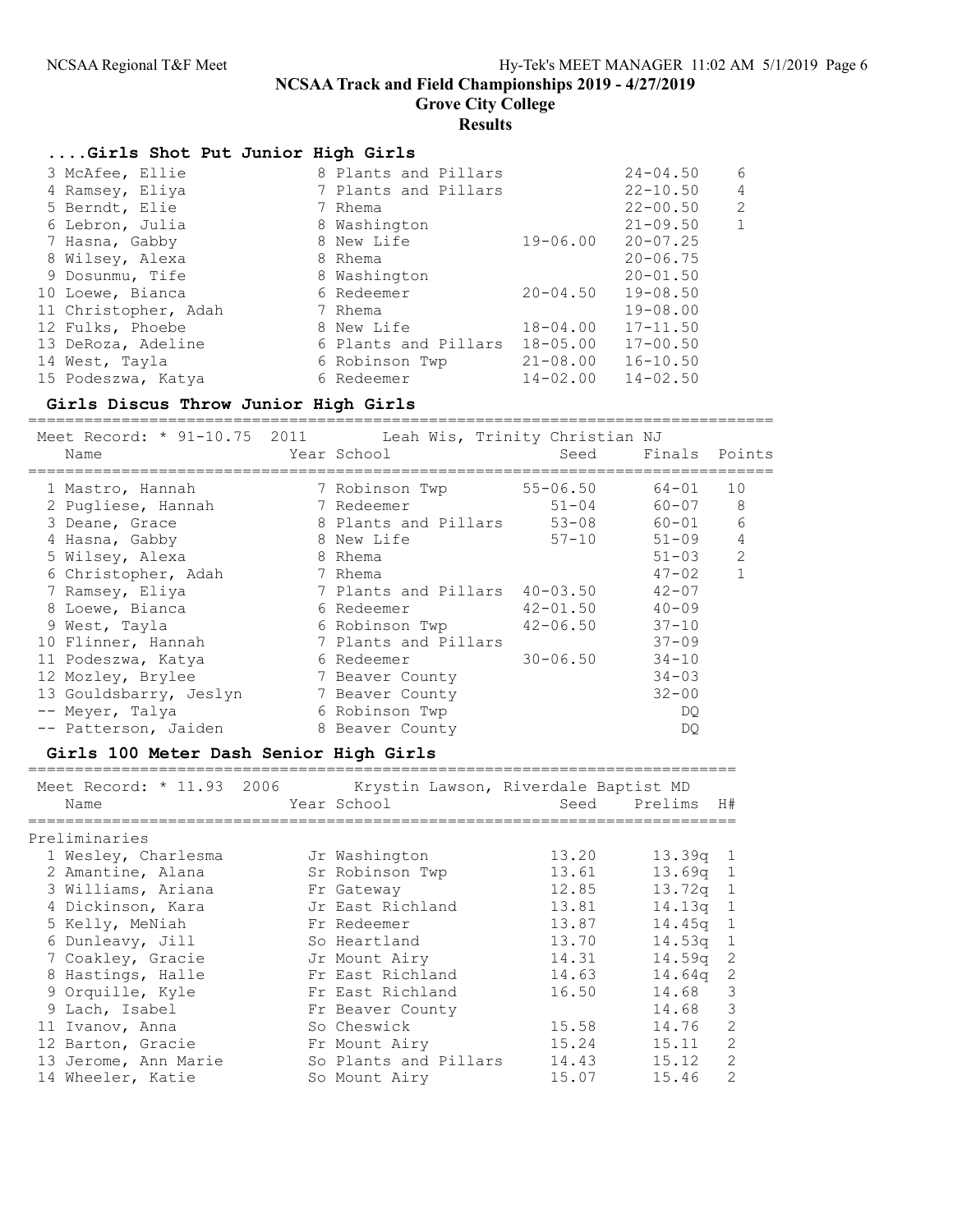Grove City College

### Results

### ....Girls 100 Meter Dash Senior High Girls

| 15 Gulish, Jadyn        | So Plants and Pillars | 16.62 | 16.55 3 |                |
|-------------------------|-----------------------|-------|---------|----------------|
| 16 Hupp, Lina           | Sr Plants and Pillars | 15.75 | 16.83   | $\overline{2}$ |
| 17 Carmelo, Hailey      | So Heartland          | 16.50 | 17.00 2 |                |
| 18 Gouldsbarry, Danelle | Jr Beaver County      |       | 17.31 3 |                |
| 19 Kim, Se Eun          | So Beaver County      |       | 17.88   | $\overline{3}$ |

### Girls 100 Meter Dash Senior High Girls

================================================================================ Meet Record: \* 11.93 2006 Krystin Lawson, Riverdale Baptist MD

|        | Meet Record: ^ II.93 ZUU6 - Krystin Lawson, Kiverdale Baptist MD |                                          |               |       |                 |
|--------|------------------------------------------------------------------|------------------------------------------|---------------|-------|-----------------|
|        | Name                                                             | Year School Nearly Prelims Finals Points |               |       |                 |
| Finals |                                                                  |                                          |               |       |                 |
|        | 1 Wesley, Charlesma Jr Washington                                |                                          | 13.39 13.43   |       | 10              |
|        | 2 Williams, Ariana                                               | Fr Gateway                               | 13.72 13.61 8 |       |                 |
|        | 3 Amantine, Alana (Sr Robinson Twp (13.69 13.65)                 |                                          |               |       | $6\phantom{1}6$ |
|        | 4 Kelly, MeNiah                                                  | Fr Redeemer                              | 14.45         | 14.23 | $\sqrt{4}$      |
|        | 5 Dickinson, Kara           Jr East Richland                     |                                          | 14.13 14.27   |       | $\overline{c}$  |
|        | 6 Coakley, Gracie by Jr Mount Airy                               |                                          | 14.59 14.34   |       | $\mathbf{1}$    |
|        | 7 Dunleavy, Jill                                                 | So Heartland                             | 14.53 14.62   |       |                 |
|        | 8 Hastings, Halle Tr East Richland                               |                                          | 14.64 14.98   |       |                 |
|        | Preliminaries                                                    |                                          |               |       |                 |
|        | 9 Orquille, Kyle             Fr East Richland                    |                                          | 14.68         |       |                 |
|        | 9 Lach, Isabel No Fr Beaver County                               |                                          | 14.68         |       |                 |
|        | 11 Ivanov, Anna                                                  | So Cheswick <b>South</b>                 | 14.76         |       |                 |
|        | 12 Barton, Gracie barr Fr Mount Airy                             |                                          | 15.11         |       |                 |
|        | 13 Jerome, Ann Marie                                             | So Plants and Pillars 15.12              |               |       |                 |
|        | 14 Wheeler, Katie                                                | So Mount Airy                            | 15.46         |       |                 |
|        | 15 Gulish, Jadyn                                                 | So Plants and Pillars                    | 16.55         |       |                 |
|        | 16 Hupp, Lina                                                    | Sr Plants and Pillars                    | 16.83         |       |                 |
|        | 17 Carmelo, Hailey                                               | So Heartland Soldiers                    | 17.00         |       |                 |
|        | 18 Gouldsbarry, Danelle Jr Beaver County                         |                                          | 17.31         |       |                 |
|        | 19 Kim, Se Eun                                                   | So Beaver County                         | 17.88         |       |                 |
|        |                                                                  |                                          |               |       |                 |

#### Girls 200 Meter Dash Senior High Girls ===================================================================================

| Meet Record: * 25.62 2006 |  | Krystin Lawson, Riverdale Baptist MD |       |                       |              |              |
|---------------------------|--|--------------------------------------|-------|-----------------------|--------------|--------------|
| Name                      |  | Year School                          |       | Seed Finals H# Points |              |              |
| Finals                    |  |                                      |       |                       |              |              |
| 1 Wesley, Charlesma       |  | Jr Washington                        | 28.00 | 28.54                 | 1            | 10           |
| 2 Williams, Ariana        |  | Fr Gateway                           | 25.58 | $29.02 \quad 1$       |              | 8            |
| 3 Amantine, Alana         |  | Sr Robinson Twp                      | 28.21 | $29.21$ 1             |              | 6            |
| 4 Coakley, Gracie         |  | Jr Mount Airy                        | 29.95 | 30.41                 | 2            | 4            |
| 5 Dickinson, Kara         |  | Jr East Richland                     | 29.43 | 30.57                 | $\mathbf{1}$ | 2            |
| 6 Hastings, Halle         |  | Fr East Richland                     | 31.16 | 31.15                 | 2            | $\mathbf{1}$ |
| 7 Kelly, MeNiah           |  | Fr Redeemer                          | 29.90 | 31.77                 | $\mathbf{1}$ |              |
| 8 Lach, Isabel            |  | Fr Beaver County                     |       | 32.00                 | 3            |              |
| 9 Dunleavy, Jill          |  | So Heartland                         | 29.70 | 32.02                 | $\mathbf{1}$ |              |
| 10 Barton, Gracie         |  | Fr Mount Airy                        | 32.28 | 32.55                 | 2            |              |
| 11 Wheeler, Katie         |  | So Mount Airy                        | 32.39 | 34.23                 | 2            |              |
| 12 Nance, Morgan          |  | Fr Beaver County                     | 35.40 | 34.85                 | 2            |              |
| 13 Van Wyk, Christen      |  | Jr Redeemer                          | 36.50 | 35.53                 | 3            |              |
| 14 Gouldsbarry, Danelle   |  | Jr Beaver County                     |       | 37.57                 | 3            |              |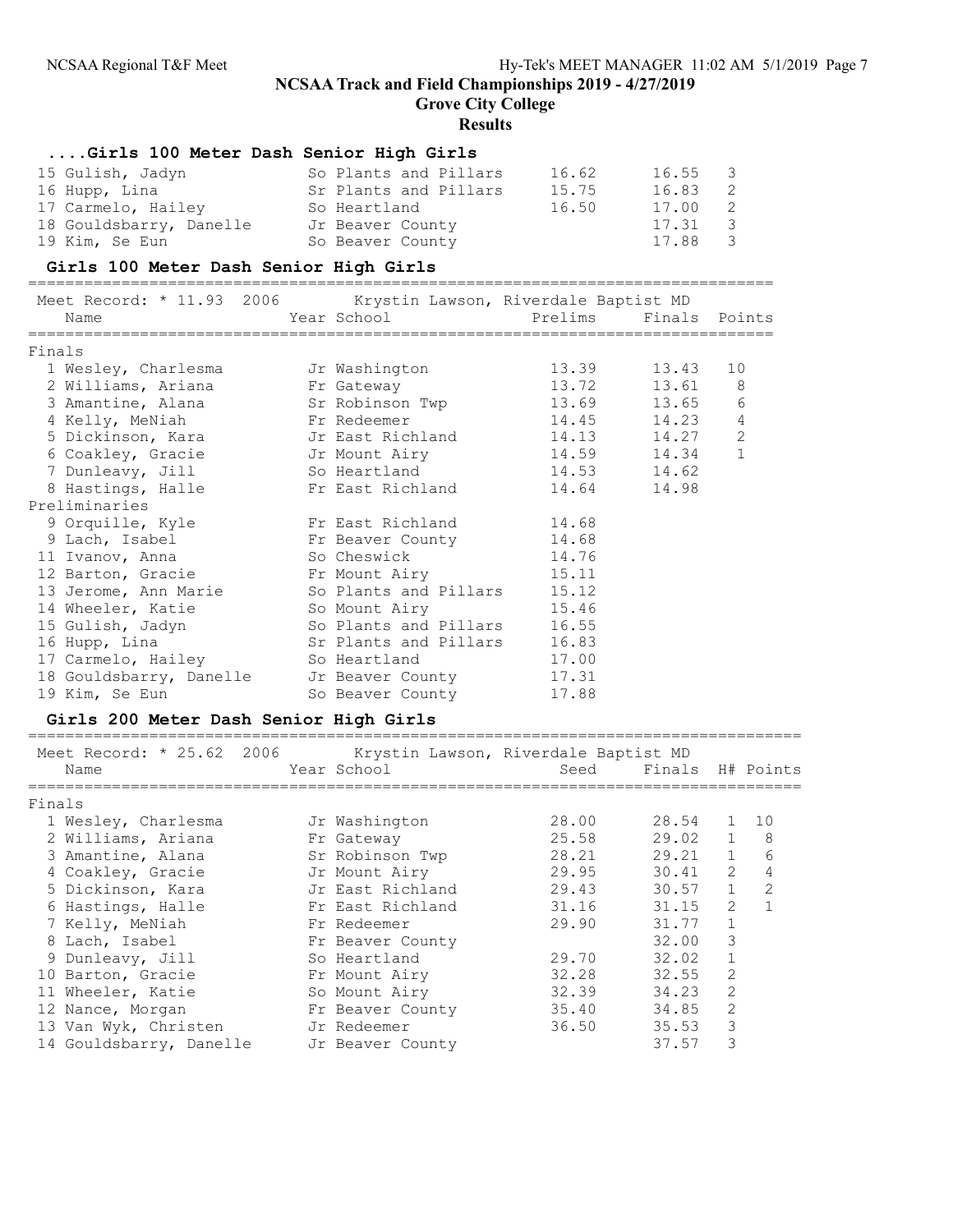Grove City College

### **Results**

Girls 400 Meter Dash Senior High Girls

| Name | Meet Record: * 59.65 2011 | Courtney Reese, Cornerstone Christian OH<br>Year School | Seed    | Finals H# Points |                                                                                                                                                                 |     |
|------|---------------------------|---------------------------------------------------------|---------|------------------|-----------------------------------------------------------------------------------------------------------------------------------------------------------------|-----|
|      | 1 Amantine, Alana         | Sr Robinson Twp                                         | 1:04.94 | 1:05.70          |                                                                                                                                                                 | 1 O |
|      | 2 Hastings, Halle         | Fr East Richland                                        | 1:07.40 | 1:07.49          | $\overline{1}$                                                                                                                                                  | 8   |
|      | 3 Dunleavy, Jill          | So Heartland                                            | 1:10.00 | 1:08.00          | $\mathbf{1}$                                                                                                                                                    | 6   |
|      | 4 Winslow, Abby           | Sr Monclova                                             | 1:07.00 | 1:11.66          | $\mathbf{1}$                                                                                                                                                    |     |
|      | 5 Bartley, Paige          | Sr Plants and Pillars                                   | 1:11.30 | 1:13.48          | $\mathbf{1}$                                                                                                                                                    | 2   |
|      | 6 Morgan, Brooke          | So Beaver County                                        |         | 1:17.60          | $\mathcal{L}$                                                                                                                                                   |     |
|      | 7 Quinlan, Tiffany        | Fr Plants and Pillars                                   | 1:14.30 | 1:19.84          | 2                                                                                                                                                               |     |
|      | 8 Nance, Morgan           | Fr Beaver County                                        | 1:22.10 | 1:21.43          | 2                                                                                                                                                               |     |
|      | 9 Gulish, Jadyn           | So Plants and Pillars                                   | 1:19.40 | 1:25.68          | $\mathcal{L}$                                                                                                                                                   |     |
|      | 10 Mehl, Karlena          | So Robinson Twp                                         | 1:37.00 | 1:39.67          | $\mathcal{D}_{\mathcal{L}}^{\mathcal{L}}(\mathcal{L})=\mathcal{D}_{\mathcal{L}}^{\mathcal{L}}(\mathcal{L})\mathcal{D}_{\mathcal{L}}^{\mathcal{L}}(\mathcal{L})$ |     |

#### Girls 800 Meter Run Senior High Girls

================================================================================ Meet Record: \* 2:35.37 2013 Hannah Surface, East Richland OH Name The Year School Seed Finals Points ================================================================================ 1 Johnson, Stephanie So Heartland 2:54.00 2:49.10 10 2 Hartman, Jenna So Plants and Pillars 2:54.20 2:52.83 8 3 Cunho, Isis Sr Gateway 2:46.00 2:54.59 6 4 Geiss, Marissa Fr Heartland 2:56.00 3:03.36 4 5 DeSarbo, Olivia Fr Beaver County 3:04.43 2 6 Brunk, Jessica So Heartland 3:19.00 3:07.44 1 7 Nichols, Abby Jr Plants and Pillars 3:16.10 3:23.11 8 Coakley, Molly Fr Mount Airy 3:25.80 3:29.26 9 Mehl, Karlena So Robinson Twp 4:19.50

#### Girls 1600 Meter Run Senior High Girls

================================================================================

|                                                        | Seed                                                                                                                                                                                         | Finals Points |                                  |
|--------------------------------------------------------|----------------------------------------------------------------------------------------------------------------------------------------------------------------------------------------------|---------------|----------------------------------|
|                                                        | 6:38.00                                                                                                                                                                                      | 6:08.07       | 10                               |
|                                                        | 6:15.60                                                                                                                                                                                      | 6:08.45       | 8                                |
|                                                        | 6:19.00                                                                                                                                                                                      | 6:25.44       | 6                                |
|                                                        | 6:23.00                                                                                                                                                                                      | 6:25.46       | 4                                |
|                                                        | 6:36.00                                                                                                                                                                                      | 6:58.57       | $\mathcal{L}$                    |
|                                                        |                                                                                                                                                                                              | 7:08.17       |                                  |
|                                                        |                                                                                                                                                                                              | 7:31.03       |                                  |
|                                                        | 7:40.80                                                                                                                                                                                      | 7:32.77       |                                  |
|                                                        | 8:00.50                                                                                                                                                                                      | 7:54.66       |                                  |
| Meet Record: * 5:45.93 2013<br>8 Lauterbach, Elizabeth | Year School<br>Sr Gateway<br>So Plants and Pillars<br>Fr Heartland<br>So Heartland<br>Jr Heartland<br>Fr Beaver County<br>Fr Beaver County<br>So Plants and Pillars<br>Jr Plants and Pillars |               | Hannah Surface, East Richland OH |

#### Girls 3200 Meter Run Senior High Girls

================================================================================

| Finals Points |
|---------------|
|               |
| 1 O           |
| 8             |
| 6             |
| 4             |
| $\mathcal{P}$ |
|               |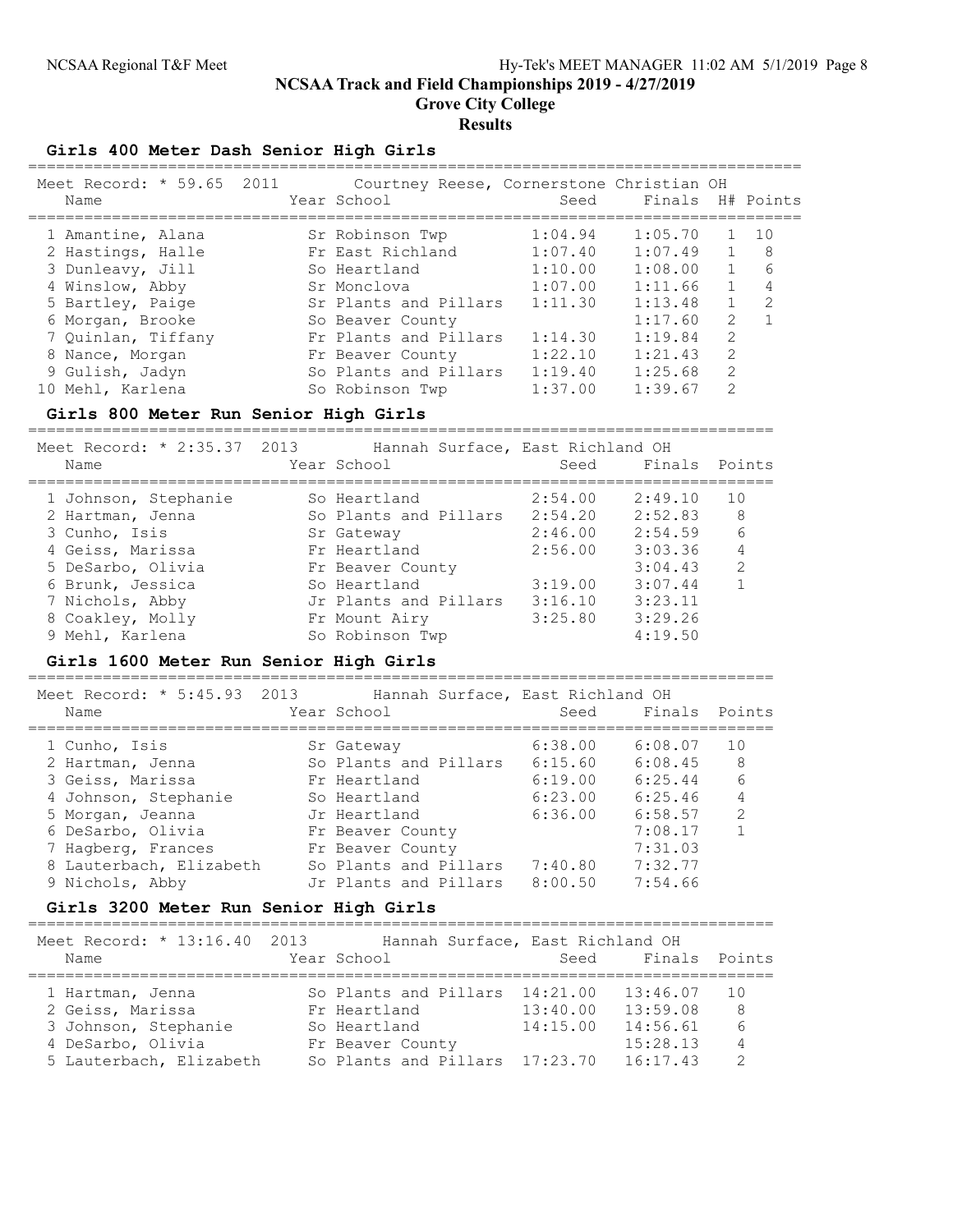Grove City College

#### **Results**

#### Girls 100 Meter Hurdles Senior High Girls

| Meet Record: * 15.75 2009<br>Name | Kristin Bethel, Grace Brethren MD<br>Year School | Seed Finals Points |       |               |
|-----------------------------------|--------------------------------------------------|--------------------|-------|---------------|
| 1 Bortka, Anna                    | So Robinson Twp                                  | 18.54              | 19.38 | 1 O           |
| 2 Jerome, Ann Marie               | So Plants and Pillars                            | 19.30              | 19.50 | 8             |
| 3 Ivanov, Anna                    | So Cheswick                                      | 19.40              | 19.82 | 6             |
| 4 McMahan, Audrey                 | Fr Beaver County                                 |                    | 20.46 | 4             |
| 5 Verde, Sofia                    | So Heartland                                     | 21.80              | 20.69 | $\mathcal{L}$ |
| -- Winslow, Abby                  | Sr Monclova                                      | 17.90              | DO    |               |
| -- Puckett, Brooke                | Fr Mount Airy                                    | 21.55              | DΟ    |               |

#### Girls 300 Meter Hurdles Senior High Girls

================================================================================ Meet Record: \* 51.32 2011 Hailey Nieveen, Lakeland Christian IN Name The Year School Seed Finals Points ================================================================================ 1 Bortka, Anna So Robinson Twp 57.17 57.24 10 2 Verde, Sofia So Heartland 1:05.00 58.64 8 3 McMahan, Audrey Fr Beaver County 1:01.22 6 4 Jerome, Ann Marie So Plants and Pillars 1:03.20 1:03.39 4

### Girls 4x100 Meter Relay Senior High Girls

| Meet Record: * 50.84 2006<br>Riverdale Baptist MD<br>School<br>Seed                                                                                                             |               | Finals Points |  |  |  |  |  |  |
|---------------------------------------------------------------------------------------------------------------------------------------------------------------------------------|---------------|---------------|--|--|--|--|--|--|
| 1 Heartland Christian School 'A'<br>1:02.50<br>1) Brunk, Jessica So<br>2) Carmelo, Hailey So                                                                                    | 59.00         | 10            |  |  |  |  |  |  |
| 4) Verde, Sofia So<br>3) Dunleavy, Jill So<br>2 Mount Airy Christian Academy 'A'<br>59.73<br>1) Puckett, Brooke Fr<br>2) Wheeler, Katie So                                      | 59.16         | 8             |  |  |  |  |  |  |
| 3) Barton, Gracie Fr<br>4) Coakley, Gracie Jr<br>3 East Richland Christian School 'A'<br>1) Hastings, Halle Fr<br>2) Buchanan, Mykinzie So                                      | 59.96         | 6             |  |  |  |  |  |  |
| 3) Garcia, Hayley Jr<br>Dickinson, Kara Jr<br>4)<br>4 Plants and Pillars 'A'<br>1) Hupp, Lina Sr<br>2) DeRoza, Gloriana Jr                                                      | 1:02.10       | 4             |  |  |  |  |  |  |
| 3) Jerome, Ann Marie So<br>4) Bartley, Paige Sr<br>5 Robinson Twp Christian School<br>$\mathsf{r}$ $\mathsf{a}$ $\mathsf{r}$<br>1) Bortka, Anna So<br>2) Styer, Ruby Sr         | 1:04.81       | 2             |  |  |  |  |  |  |
| 3) Mehl, Karlena So<br>4) Amantine, Alana Sr<br>6 Beaver County Christian School<br>' A'<br>1) Gouldsbarry, Danelle Jr<br>2) Nance, Morgan Fr                                   | 1:06.73       | 1             |  |  |  |  |  |  |
| 3) Metheny, Ella So<br>4) Hagberg, Frances Fr<br>Girls 4x400 Meter Relay Senior High Girls                                                                                      |               |               |  |  |  |  |  |  |
| Meet Record: * 4:29.31 2007<br>Cornerstone Christian OH<br>School<br>Seed                                                                                                       | Finals Points |               |  |  |  |  |  |  |
| 5:00.00<br>1 Heartland Christian School<br>$\mathsf{r}$ $\mathsf{a}$ $\mathsf{r}$<br>1) Dunleavy, Jill So<br>2) Verde, Sofia So<br>3) Brunk, Jessica So<br>4) Morgan, Jeanna Jr | 5:04.73       | 10            |  |  |  |  |  |  |

2 Plants and Pillars 'A' 5:10.99 8

1) Bartley, Paige Sr (2) Hartman, Jenna So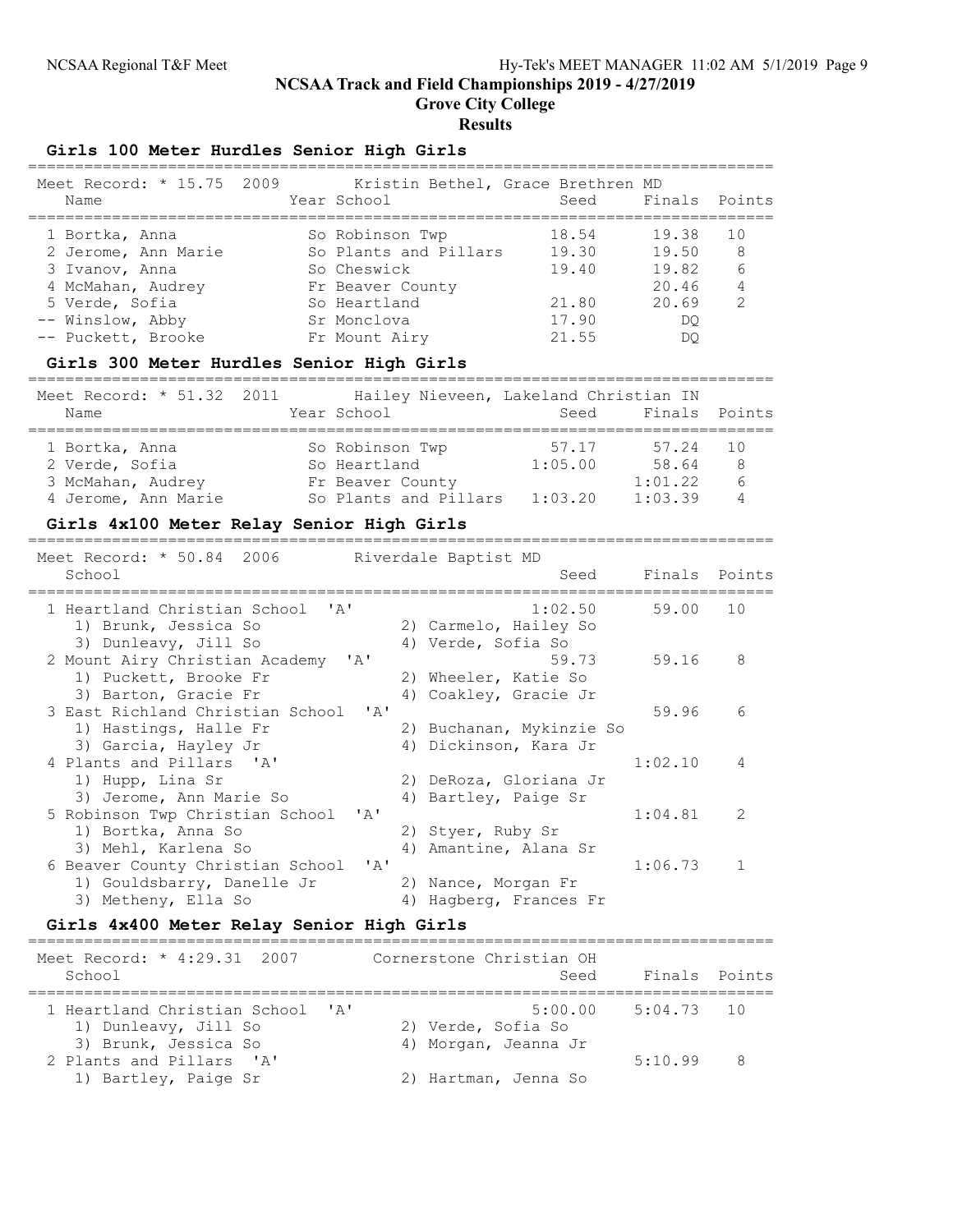Grove City College

#### Results

### ....Girls 4x400 Meter Relay Senior High Girls

| 3) Nichols, Abby Jr                 | 4) Lauterbach, Elizabeth So |    |
|-------------------------------------|-----------------------------|----|
| 3 Robinson Twp Christian School 'A' | 5:36.37                     | -6 |
| 1) Bortka, Anna So                  | 2) Styer, Ruby Sr           |    |
| 3) Mehl, Karlena So                 | 4) Amantine, Alana Sr       |    |

#### Girls High Jump Senior High Girls

| Meet Record: $*$ 4-10<br>Name                                                                                                                  | Year School                                                                                                       | A Crowley / E Magnuson, East Richland / Mt. A<br>Seed                                  | Finals Points                                                                                           |                                   |
|------------------------------------------------------------------------------------------------------------------------------------------------|-------------------------------------------------------------------------------------------------------------------|----------------------------------------------------------------------------------------|---------------------------------------------------------------------------------------------------------|-----------------------------------|
| 1 Williams, Ariana<br>2 Coakley, Gracie<br>3 Barton, Gracie<br>4 Johnson, Stephanie<br>5 Brunk, Jessica<br>5 Coakley, Molly<br>7 Nance, Morgan | Fr Gateway<br>Jr Mount Airy<br>Fr Mount Airy<br>So Heartland<br>So Heartland<br>Fr Mount Airy<br>Fr Beaver County | $5 - 00.00$<br>$4 - 06.00$<br>$4 - 00.00$<br>$4 - 00.00$<br>$4 - 00.00$<br>$3 - 10.00$ | $4 - 06.00$<br>$4 - 04.00$<br>$4 - 02.00$<br>$J4 - 02.00$<br>$3 - 10.00$<br>$3 - 10.00$<br>$J3 - 10.00$ | 10<br>8<br>6<br>4<br>1.50<br>1.50 |

#### Girls Long Jump Senior High Girls

================================================================================ Meet Record: \* 16-01.50 2007 Jamie Duchane, Lakeland Christian IN Name Year School Seed Finals Points ================================================================================ 1 Brazzeal, Avery So Beaver County 14-11.50 10 2 Dickinson, Kara Jr East Richland 13-11.50 14-11.25 8 3 Williams, Ariana Fr Gateway 14-09.00 14-10.50 6 4 Dunleavy, Jill So Heartland 12-06.00 13-09.00 4 5 Cunho, Isis Sr Gateway 14-06.00 13-03.50 2 6 Bortka, Anna So Robinson Twp 13-11.00 J13-03.50 1 7 Buchanan, Mykinzie So East Richland 10-07.00 13-03.00 8 Jerome, Ann Marie So Plants and Pillars 12-05.00 13-02.50 9 Verde, Sofia So Heartland 12-08.00 12-10.00 10 Morgan, Jeanna Jr Heartland 11-00.00 12-03.50 11 Metheny, Ella So Beaver County 11-08.00 12 Lauterbach, Elizabeth So Plants and Pillars 11-00.00 11-05.00 -- Handte, Alina Fr East Richland 9-05.00 DQ -- Gulish, Jadyn So Plants and Pillars 11-03.00 DQ -- McMahan, Audrey Fr Beaver County 11-07.00 DQ

### Girls Triple Jump Senior High Girls

| Meet Record: * 38-05.25 2006<br>Name                                                              | Vicki Collier, Riverdale Baptist MD<br>Year School                                                                             |                                              | Seed Finals Points    |  |
|---------------------------------------------------------------------------------------------------|--------------------------------------------------------------------------------------------------------------------------------|----------------------------------------------|-----------------------|--|
| 1 Bartley, Paige<br>-- Handte, Alina<br>-- Hupp, Lina<br>-- Bortka, Anna<br>-- Buchanan, Mykinzie | Sr Plants and Pillars 28-02.00 28-07.00 10<br>Fr East Richland<br>Sr Plants and Pillars<br>So Robinson Twp<br>So East Richland | $15 - 01.00$<br>$28 - 08.50$<br>$21 - 01.00$ | DO<br>DO<br>DO.<br>DO |  |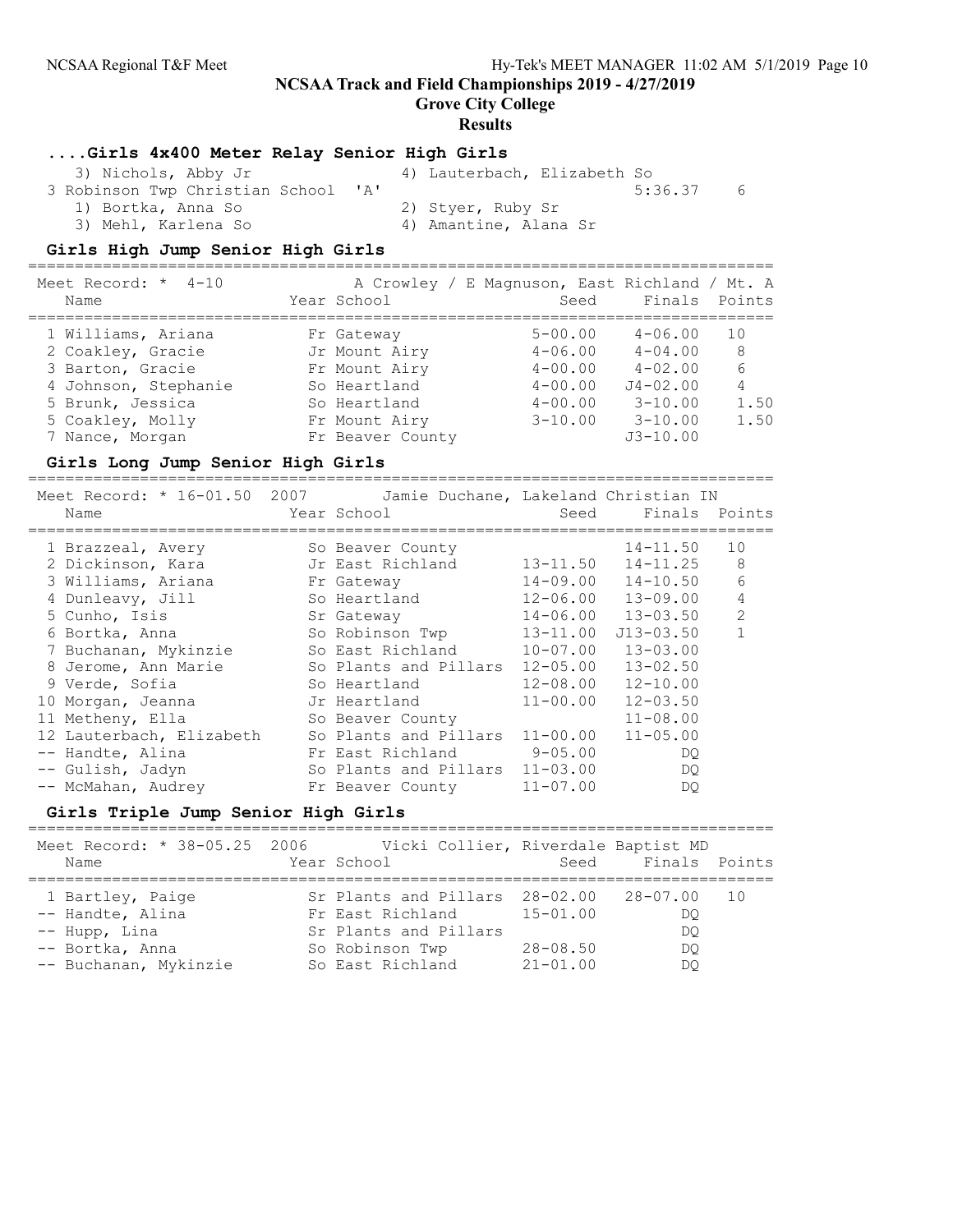## Girls Shot Put Senior High Girls

| Meet Record: * 32-04 2017<br>Name | Kenzie Simon, Monclova Christian OH<br>Year School | Seed         | Finals       | Points         |
|-----------------------------------|----------------------------------------------------|--------------|--------------|----------------|
| 1 Amantine, Alana                 | Sr Robinson Twp                                    | $33 - 00.50$ | $28 - 04.00$ | 10             |
| 2 DeRoza, Gloriana                | Jr Plants and Pillars                              | $25 - 10.50$ | $26 - 06.50$ | 8              |
| 3 Berka, Joy                      | Jr East Richland                                   | $24 - 10.00$ | $25 - 04.25$ | 6              |
| 4 Van Wyk, Christen               | Jr Redeemer                                        |              | $23 - 00.50$ | 4              |
| 5 Sirca, Chloe                    | Jr East Richland                                   | $20 - 01.00$ | $20 - 11.50$ | $\mathfrak{D}$ |
| 6 Metheny, Ella                   | So Beaver County                                   | $21 - 01.00$ | $20 - 08.00$ |                |
| 7 Styer, Ruby                     | Sr Robinson Twp                                    | $19 - 00.25$ | $19 - 01.50$ |                |
| 8 Scott, Hannah                   | Fr East Richland                                   | $20 - 02.00$ | $18 - 09.50$ |                |
| 9 Johnson, Mackenzie              | So Beaver County                                   |              | $17 - 10.50$ |                |
| 10 Carmelo, Hailey                | So Heartland                                       | $18 - 10.00$ | $16 - 04.75$ |                |
| 11 Gulish, Jadyn                  | So Plants and Pillars                              |              | $16 - 03.50$ |                |
| 12 Mehl, Karlena                  | So Robinson Twp                                    |              | $12 - 04.50$ |                |

### Girls Discus Throw Senior High Girls

================================================================================

| Meet Record: * 90-07 2015<br>Name | Klara Morgan, Bluegrass United KY<br>Year School | Seed         | Finals Points |                |
|-----------------------------------|--------------------------------------------------|--------------|---------------|----------------|
| 1 Sirca, Chloe                    | Jr East Richland                                 | $71 - 09.50$ | $62 - 10$     | 10             |
| 2 Berka, Joy                      | Jr East Richland                                 | $61 - 08$    | $62 - 02$     | 8              |
| 3 DeRoza, Gloriana                | Jr Plants and Pillars                            | $54 - 05$    | 60-09         | 6              |
| 4 Brazzeal, Avery                 | So Beaver County                                 |              | $57 - 11$     | 4              |
| 5 Hupp, Lina                      | Sr Plants and Pillars 52-08.50                   |              | $57 - 09$     | $\overline{2}$ |
| 6 Metheny, Ella                   | So Beaver County                                 | $54 - 03$    | $52 - 06$     |                |
| 7 Styer, Ruby                     | Sr Robinson Twp                                  | $46 - 03$    | $51 - 07$     |                |
| 8 Scott, Hannah                   | Fr East Richland                                 | $60 - 06$    | $51 - 01$     |                |
| 9 Johnson, Mackenzie              | So Beaver County                                 |              | $41 - 07$     |                |
| -- Van Wyk, Christen              | Jr Redeemer                                      |              | DO            |                |
| -- Washington, Ayana              | Fr Gateway                                       | $55 - 00$    | DO            |                |
| -- Small, Journe                  | Jr Gateway                                       | $62 - 02$    | DO            |                |

### Boys 100 Meter Dash Junior High Boys

| Meet Record: * 11.54 2012 Brian Jackson, Grace Brethren MD<br>Name | Year School          |       | Seed Prelims H# |                |
|--------------------------------------------------------------------|----------------------|-------|-----------------|----------------|
| Preliminaries                                                      |                      |       |                 |                |
| 1 Vos, Josh                                                        | 8 Beaver County      | 13.50 | 13.10q          | 1              |
| 2 Roberson, Bryce                                                  | 8 Trinity            |       | $13.16q$ 3      |                |
| 3 Blackburn, David                                                 | 7 Trinity            |       | $13.20q$ 3      |                |
| 4 Batch, Dan                                                       | 6 Rhema              |       | $13.21q$ 3      |                |
| 5 Arhin, Matthew                                                   | 8 Mount Airy         | 13.47 | 13.39q 1        |                |
| 6 Brown, Troy                                                      | 8 Propel Pitcairn    |       | $13.42q$ 3      |                |
| 7 Vargo, Jude                                                      | 8 Cheswick           | 13.27 | $13.49q$ 1      |                |
| 8 Cissel, Curtis                                                   | 8 Mount Airy         | 14.23 | $14.36q$ 1      |                |
| 9 DeRoza, Trenton                                                  | 8 Plants and Pillars |       | 14.37           | $\overline{4}$ |
| 10 Benner, Noah                                                    | 7 Heartland          | 14.00 | 14.68 1         |                |
| 11 Williams, Cameron                                               | 6 Propel Montour     |       | 14.69           | $\overline{4}$ |
| 12 Arce, Jalen                                                     | 7 Washington         | 14.00 | 14.76 1         |                |
| 13 Fry, Declan                                                     | 8 Plants and Pillars | 14.70 | 14.81           | 2              |
| 14 John, Reuel                                                     | 8 Rhema              |       | $15.05$ 3       |                |
| 15 Lach, Travis                                                    | 6 Beaver County      | 15.22 | 15.32           | 2              |
|                                                                    |                      |       |                 |                |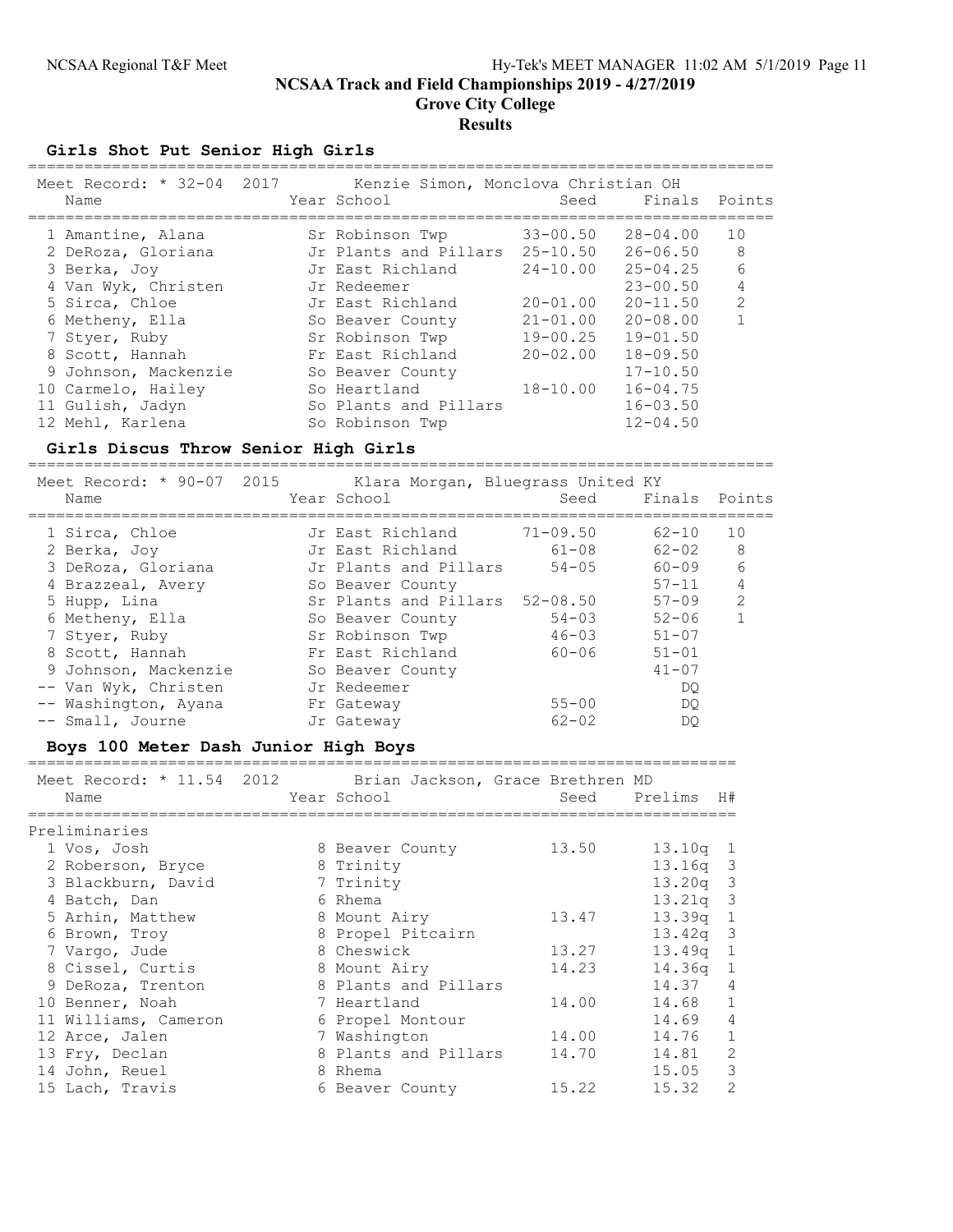Grove City College

#### Results

### ....Boys 100 Meter Dash Junior High Boys

| 16 Carmelo, Anthony   | 7 Heartland          | 14.50 | 15.66 | -2             |
|-----------------------|----------------------|-------|-------|----------------|
| 17 Giles, Avery       | 8 Propel Pitcairn    |       | 15.74 | 4              |
| 18 Johnson, Beck      | 7 Cheswick           | 15.60 | 16.14 | 2              |
| 19 Shinabery, Brady   | 7 Mount Airy         | 16.04 | 16.44 | -2             |
| 20 McCullough, Justin | 6 Erie First         |       | 16.84 | $\overline{4}$ |
| 21 Deane, Joshua      | 5 Plants and Pillars | 16.20 | 17.23 | 2              |
| 22 Craig, Derrek      | 7 Redeemer           | 13.30 | 17.37 |                |
| 23 Hardesty, Paul     | 6 Beaver County      | 16.91 | 17.95 | 3              |
| 24 Harbison, Killian  | 7 Cheswick           |       | 17.97 |                |

#### Boys 100 Meter Dash Junior High Boys

================================================================================ Meet Record: \* 11.54 2012 Brian Jackson, Grace Brethren MD Name The Year School Prelims Finals Points ================================================================================ Finals 1 Batch, Dan 6 Rhema 13.21 12.76 10 2 Vos, Josh 8 Beaver County 13.10 12.98 8 3 Roberson, Bryce 8 Trinity 13.16 13.04 6 4 Brown, Troy 8 Propel Pitcairn 13.42 13.14 4 5 Blackburn, David 7 Trinity 13.20 13.35 2 6 Vargo, Jude 8 Cheswick 13.49 13.50 1 7 Arhin, Matthew 8 Mount Airy 13.39 13.53 8 Cissel, Curtis 8 Mount Airy 14.36 14.36 Preliminaries 9 DeRoza, Trenton 8 Plants and Pillars 14.37 10 Benner, Noah 14.68 11 Williams, Cameron 6 Propel Montour 14.69 12 Arce, Jalen 7 Washington 14.76 13 Fry, Declan 8 Plants and Pillars 14.81 14 John, Reuel 8 Rhema 15.05 15 Lach, Travis 6 Beaver County 15.32 16 Carmelo, Anthony 7 Heartland 15.66 17 Giles, Avery 8 Propel Pitcairn 15.74 18 Johnson, Beck 7 Cheswick 16.14 19 Shinabery, Brady 7 Mount Airy 16.44 20 McCullough, Justin 6 Erie First 16.84 21 Deane, Joshua 6 5 Plants and Pillars 17.23 22 Craig, Derrek 7 Redeemer 17.37 23 Hardesty, Paul 6 Beaver County 17.95 24 Harbison, Killian 7 Cheswick 17.97

### Boys 200 Meter Dash Junior High Boys

| Meet Record: * 25.16 2006<br>Name | Year School       | Joey Tonelli, Cornerstone Christian OH | Seed Finals H# Points |                         |                          |
|-----------------------------------|-------------------|----------------------------------------|-----------------------|-------------------------|--------------------------|
| Finals                            |                   |                                        |                       |                         |                          |
| 1 Batch, Dan                      | 6 Rhema           |                                        | 26.73 5 10            |                         |                          |
| 2 Brown, Troy                     | 8 Propel Pitcairn |                                        | 27.32                 | $\overline{4}$          | $\overline{\phantom{a}}$ |
| 3 Roberson, Bryce                 | 8 Trinity         |                                        | 27.48                 | $\overline{\mathbf{3}}$ | $6\overline{6}$          |
| 4 Blackburn, David                | 7 Trinity         |                                        | 28.02                 | $\overline{2}$          | $\overline{4}$           |
| 5 Vargo, Jude                     | 8 Cheswick        | 28.40                                  | 28.37                 | $\overline{1}$          | 2                        |
| 6 Arhin, Matthew                  | 8 Mount Airy      | 28.54                                  | 30.03                 | $\overline{1}$          |                          |
| 7 Arce, Jalen                     | 7 Washington      | 30.50                                  | 30 24                 |                         |                          |
|                                   |                   |                                        |                       |                         |                          |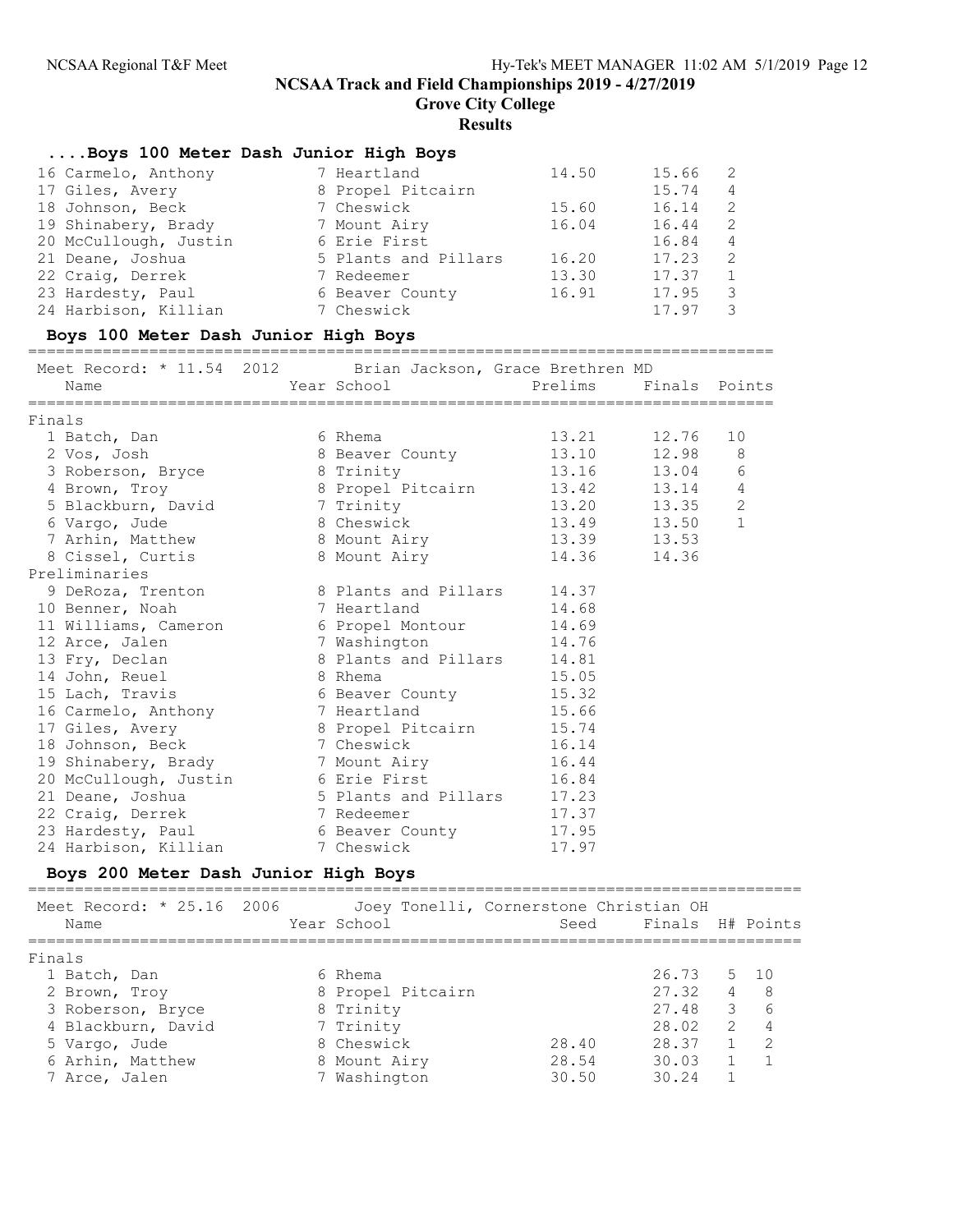Grove City College

### Results

## ....Boys 200 Meter Dash Junior High Boys

| 8 Van Wyk, Jesse      | 7 Redeemer           |       | 30.29     | 5                          |
|-----------------------|----------------------|-------|-----------|----------------------------|
| 9 Trunick, Bill       | 8 Heartland          | 29.80 | 30.40     | $\overline{1}$             |
| 10 Cissel, Curtis     | 8 Mount Airy         | 31.76 | 30.79     | 2                          |
| 11 McCullough, Justin | 6 Erie First         |       | 31.15     | $\overline{4}$             |
| 12 Fry, Declan        | 8 Plants and Pillars | 30.80 | 31.28     | 2                          |
| 13 John, Reuel        | 8 Rhema              |       | 31.93     | $5^{\circ}$                |
| 14 Baskar, Nathan     | 7 Rhema              |       | 31.98     | 4                          |
| 15 Benner, Noah       | 7 Heartland          | 31.50 | 32.16     | $\overline{\phantom{0}}^2$ |
| 16 Giles, Avery       | 8 Propel Pitcairn    |       | 33.20     | $\overline{\mathbf{3}}$    |
| 17 Carmelo, Anthony   | 7 Heartland          | 32.00 | 33.57     | 2                          |
| 18 Deane, Joshua      | 5 Plants and Pillars |       | $35.85$ 5 |                            |
| 19 Lach, Travis       | 6 Beaver County      | 31.90 | 36.18     | 2                          |
| 20 Halligan, Vincent  | 6 Robinson Twp       |       | 36.69     | 3                          |
| 21 Harbison, Killian  | 7 Cheswick           |       | 38.93     | 3                          |
| 22 Weeks, Demetrio    | 8 Propel Pitcairn    |       | 40.03     | 4                          |
|                       |                      |       |           |                            |

### Boys 400 Meter Dash Junior High Boys

===================================================================================

| Meet Record: * 56.44 2012 Tyler Carter, Trinity Christian PA                           |                         |         |                       |                |                |
|----------------------------------------------------------------------------------------|-------------------------|---------|-----------------------|----------------|----------------|
| Name                                                                                   | Year School             |         | Seed Finals H# Points |                |                |
| ===============================<br>1 Reynolds, Luke 8 Heartland 1:03.00 1:00.53 1      |                         |         |                       |                | 10             |
| 2 Bendekovic, Ethan 8 Beaver County                                                    |                         | 1:03.40 | 1:02.12 1             |                | 8 <sup>8</sup> |
| 3 Tennant, Matthew 8 Propel Montour                                                    |                         |         | $1:04.81$ 4           |                | 6              |
| 4 Mitchell, Johnathan 7 Heartland 1:04.00                                              |                         |         | $1:05.55$ 1           |                | $\overline{4}$ |
|                                                                                        |                         |         | $1:06.66$ 1           |                | $\overline{c}$ |
| 5 DeRoza, Trenton 8 Plants and Pillars 1:05.90<br>6 Arce, Jalen 8 7 Washington 1:05.00 |                         | 1:05.00 | 1:06.90               | $\mathbf{1}$   | $\mathbf{1}$   |
| 7 Trunick, Bill 8 Heartland                                                            |                         | 1:07.00 | 1:07.43               | $\mathbf 1$    |                |
| 8 Funes, Caden 1:10.00                                                                 |                         |         | 1:09.18               | $\sqrt{2}$     |                |
| 9 Psaromatis, Michael 3 7 Mount Airy                                                   |                         | 1:07.84 | 1:09.81               | $\mathbf{2}$   |                |
| 10 Sams, Zeke                                                                          | 8 Trinity               |         | 1:10.28               | 3              |                |
| 11 Styer, Jordan 7 Robinson Twp 1:06.14                                                |                         |         | 1:10.29               | $\mathbf 1$    |                |
| 12 McKinney, Nolan 6 Beaver County                                                     |                         | 1:14.03 | 1:13.12               | $\overline{2}$ |                |
| 13 Lewis, Naishawn 8 Propel Pitcairn                                                   |                         |         | 1:15.16               | 3              |                |
| 14 Baskar, Nathan 7 Rhema                                                              |                         |         | 1:15.29               | $\sqrt{4}$     |                |
| 15 Smith, Ben                                                                          | 7 Beaver County 1:19.00 |         | 1:16.92               | $\overline{2}$ |                |
| 16 Johnson, Beck 7 Cheswick                                                            |                         |         | 1:17.00               | $\overline{4}$ |                |
| 17 Safran, Jeremy                                                                      | 7 Redeemer              | 1:17.00 | 1:18.54               | $\mathbf 2$    |                |
| 18 Beck, Anderson 6 Trinity                                                            |                         |         | 1:21.83               | 3              |                |
| 19 McCullough, Justin 6 Erie First                                                     |                         |         | 1:28.93               | $\mathsf 3$    |                |
| 20 Quinlan, Mitchell 6 Plants and Pillars                                              |                         |         | 1:30.57               | 3              |                |
| 21 Smith, Jaden 8 Propel Pitcairn                                                      |                         |         | 1:30.78               | $\overline{2}$ |                |
| 22 Lowe, Desmond 5 Plants and Pillars                                                  |                         | 1:30.90 | 1:31.19               | $\overline{c}$ |                |
| 23 Lewis, Jaiden 1 7 Propel Pitcairn                                                   |                         |         | 1:34.42               | $\overline{4}$ |                |
| 24 Christopher, Ben                                                                    | 5 Rhema                 |         | 1:35.49               | $\overline{4}$ |                |

### Boys 800 Meter Run Junior High Boys

| Meet Record: * 2:14.83 2013<br>Name | Brendan McGuire, Trinity Christian PA<br>Year School | Seed    | Finals H# Points |                |
|-------------------------------------|------------------------------------------------------|---------|------------------|----------------|
| 1 Reynolds, Luke                    | 8 Heartland                                          | 2:26.00 | 2:26.10          | $1 \quad 10$   |
| 2 Citriglia, Giovanni               | 8 Heartland                                          | 2:29.00 | 2:28.20          | - 8            |
| 3 Barrett, Evan                     | 8 Heartland                                          | 2:35.00 | 2:32.01          | - 6            |
| 4 Van Wyk, Jesse                    | 7 Redeemer                                           | 2:42.30 | 2:34.71          | $\overline{4}$ |

===================================================================================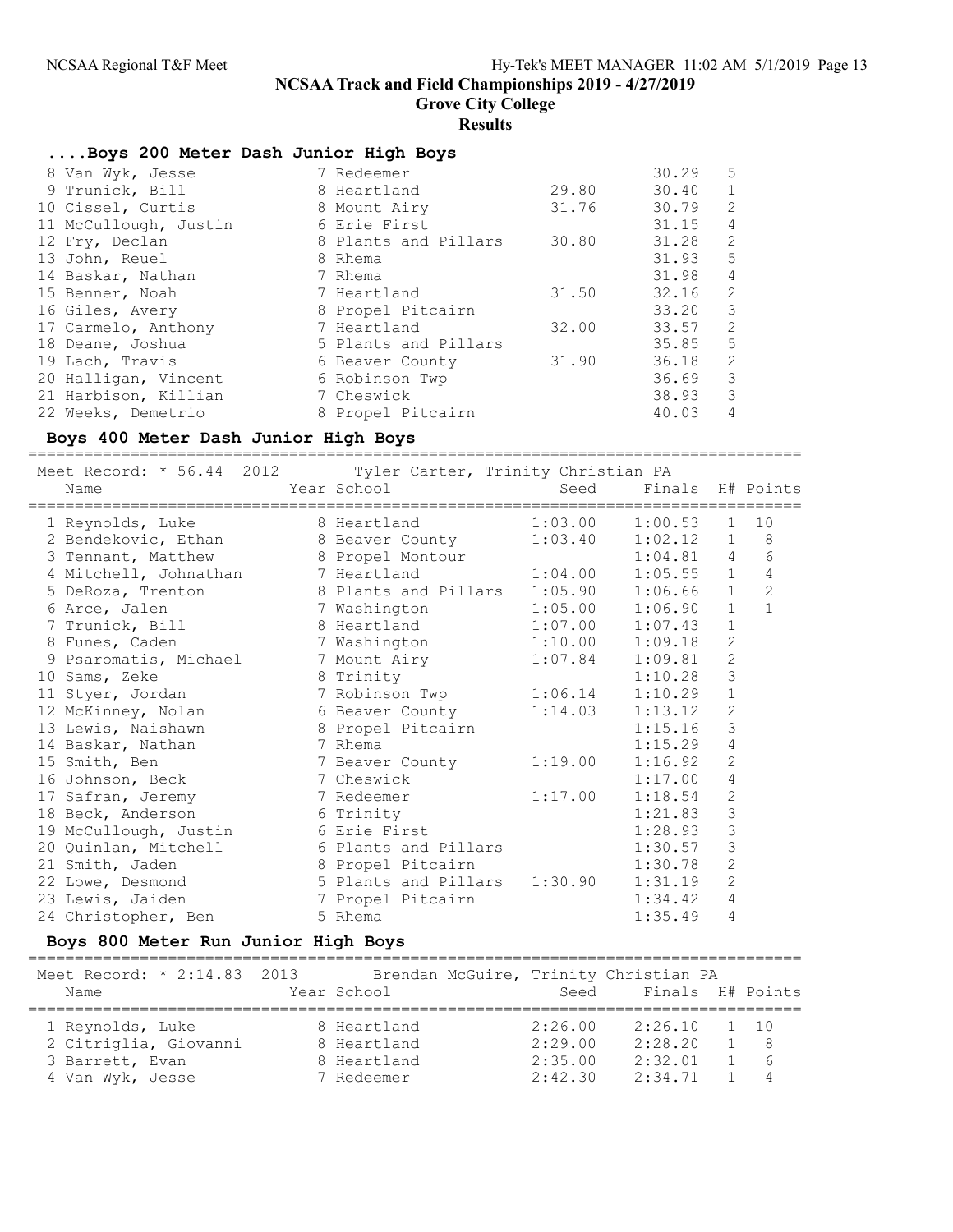Grove City College

#### Results

### ....Boys 800 Meter Run Junior High Boys

| 5 Black, Tanner      | 8 Beaver County      | 2:42.20 | 2:40.00 | $\mathbf{1}$   | 2              |
|----------------------|----------------------|---------|---------|----------------|----------------|
| 6 Sams, Zeke         | 8 Trinity            |         | 2:45.00 | 2              | $\overline{1}$ |
| 7 Funes, Caden       | 7 Washington         | 3:24.00 | 2:54.00 | 1              |                |
| 8 Mathews, Titus     | 6 Plants and Pillars |         | 3:04.10 | 2              |                |
| 9 Gorden, Adam       | 8 Mount Airy         | 3:01.30 | 3:07.15 | $\mathbf{1}$   |                |
| 10 Halligan, Vincent | 6 Robinson Twp       | 3:26.40 | 3:10.00 | 2              |                |
| 11 McKinney, Nolan   | 6 Beaver County      | 3:09.66 | 3:11.00 | $\mathbf{1}$   |                |
| 12 Fu, Nathan        | 7 Trinity            |         | 3:13.57 | 2              |                |
| 13 Jerome, Alec      | 7 Plants and Pillars | 2:58.50 | 3:16.05 | $\mathbf{1}$   |                |
| 14 Beck, Anderson    | 6 Trinity            |         | 3:16.30 | 2              |                |
| 15 Vos, Oliver       | 6 Beaver County      | 3:14.60 | 3:17.00 | $\mathbf{1}$   |                |
| 16 Rosio, Joseph     | 5 Cheswick           | 3:04.80 | 3:21.00 | $\mathbf{1}$   |                |
| 17 Hupp, Levi        | 8 Plants and Pillars |         | 3:37.51 | $\overline{2}$ |                |
| 18 Christopher, Ben  | 5 Rhema              |         | 4:07.01 | 2              |                |

### Boys 1600 Meter Run Junior High Boys

================================================================================

| Meet Record: * 5:00.00 2006 | Joey Tonelli, Cornerstone Christian OH |  |  |  |
|-----------------------------|----------------------------------------|--|--|--|
|-----------------------------|----------------------------------------|--|--|--|

|  | Seed                                                                                                                                                                                                                                                                            | Finals  | Points             |
|--|---------------------------------------------------------------------------------------------------------------------------------------------------------------------------------------------------------------------------------------------------------------------------------|---------|--------------------|
|  | 5:16.00                                                                                                                                                                                                                                                                         | 5:22.36 | 10                 |
|  |                                                                                                                                                                                                                                                                                 | 5:52.85 | 8                  |
|  |                                                                                                                                                                                                                                                                                 | 6:09.35 | 6                  |
|  |                                                                                                                                                                                                                                                                                 | 6:09.60 | 4                  |
|  | 6:10.00                                                                                                                                                                                                                                                                         | 6:15.09 | $\overline{2}$     |
|  |                                                                                                                                                                                                                                                                                 | 6:15.46 |                    |
|  | 6:15.40                                                                                                                                                                                                                                                                         | 6:15.66 |                    |
|  | 6:10.90                                                                                                                                                                                                                                                                         | 6:18.83 |                    |
|  |                                                                                                                                                                                                                                                                                 | 6:19.52 |                    |
|  | 6:25.40                                                                                                                                                                                                                                                                         | 6:19.82 |                    |
|  |                                                                                                                                                                                                                                                                                 | 6:26.31 |                    |
|  |                                                                                                                                                                                                                                                                                 | 6:42.35 |                    |
|  | 6:49.20                                                                                                                                                                                                                                                                         | 6:43.76 |                    |
|  |                                                                                                                                                                                                                                                                                 | 7:12.72 |                    |
|  |                                                                                                                                                                                                                                                                                 | 7:27.81 |                    |
|  | Year School<br>8 Heartland<br>7 Rhema<br>7 Trinity<br>6 Trinity<br>7 Washington<br>6 Plants and Pillars<br>6 Beaver County<br>7 Plants and Pillars<br>8 Mount Airy<br>7 Beaver County<br>6 Grove City<br>8 Trinity<br>7 Beaver County<br>6 Robinson Twp<br>8 Plants and Pillars |         | 6:38.07<br>7:14.00 |

### Boys 110 Meter Hurdles Junior High Boys

#### =================================================================================== Tyler Carter, Trinity Christian PA

| TICCL TICCOTA.<br>10. UU<br>ے ⊥ ب ∠<br>Name | IVICI CULCOI, ILINICY CHIIOCIUM IN<br>Year School | Seed  | Finals H# Points |                |    |
|---------------------------------------------|---------------------------------------------------|-------|------------------|----------------|----|
| 1 Barrett, Evan                             | 8 Heartland                                       | 19.60 | 19.05            | $\mathbf{1}$   | 10 |
| 2 Tennant, Matthew                          | 8 Propel Montour                                  |       | $20.37$ 2 8      |                |    |
| 3 Vargo, Jude                               | 8 Cheswick                                        |       | $20.47$ 2        |                | 6  |
| 4 Etheridge, Isaiah                         | 7 Plants and Pillars                              | 22.80 | $20.98$ 1        |                | 4  |
| 5 Mitchell, Johnathan                       | 7 Heartland                                       | 21.40 | 21.56            | $\mathbf{1}$   | 2  |
| 6 Johnson, Beck                             | 7 Cheswick                                        | 22.20 | 21.57            | $\mathbf{1}$   |    |
| 7 McCullough, Justin                        | 6 Erie First                                      |       | 22.07            | 2              |    |
| 8 Wehner, Luke                              | 8 Mount Airy                                      | 22.71 | 22.68            | $\mathbf{1}$   |    |
| 9 Lewis, Naishawn                           | 8 Propel Pitcairn                                 |       | 22.77            | 2              |    |
| 10 Halligan, Vincent                        | 6 Robinson Twp                                    |       | 23.15            | 2              |    |
| 11 Baskar, Nathan                           | 7 Rhema                                           |       | 23.49            | 2              |    |
| 12 Whipple, Joshua                          | 7 Plants and Pillars                              |       | 23.67            | $\overline{2}$ |    |
| 13 Gulish, Eli                              | 6 Plants and Pillars                              | 26.30 | 26.99            |                |    |
| -- Harbison, Killian                        | 7 Cheswick                                        | 30.30 | DO.              |                |    |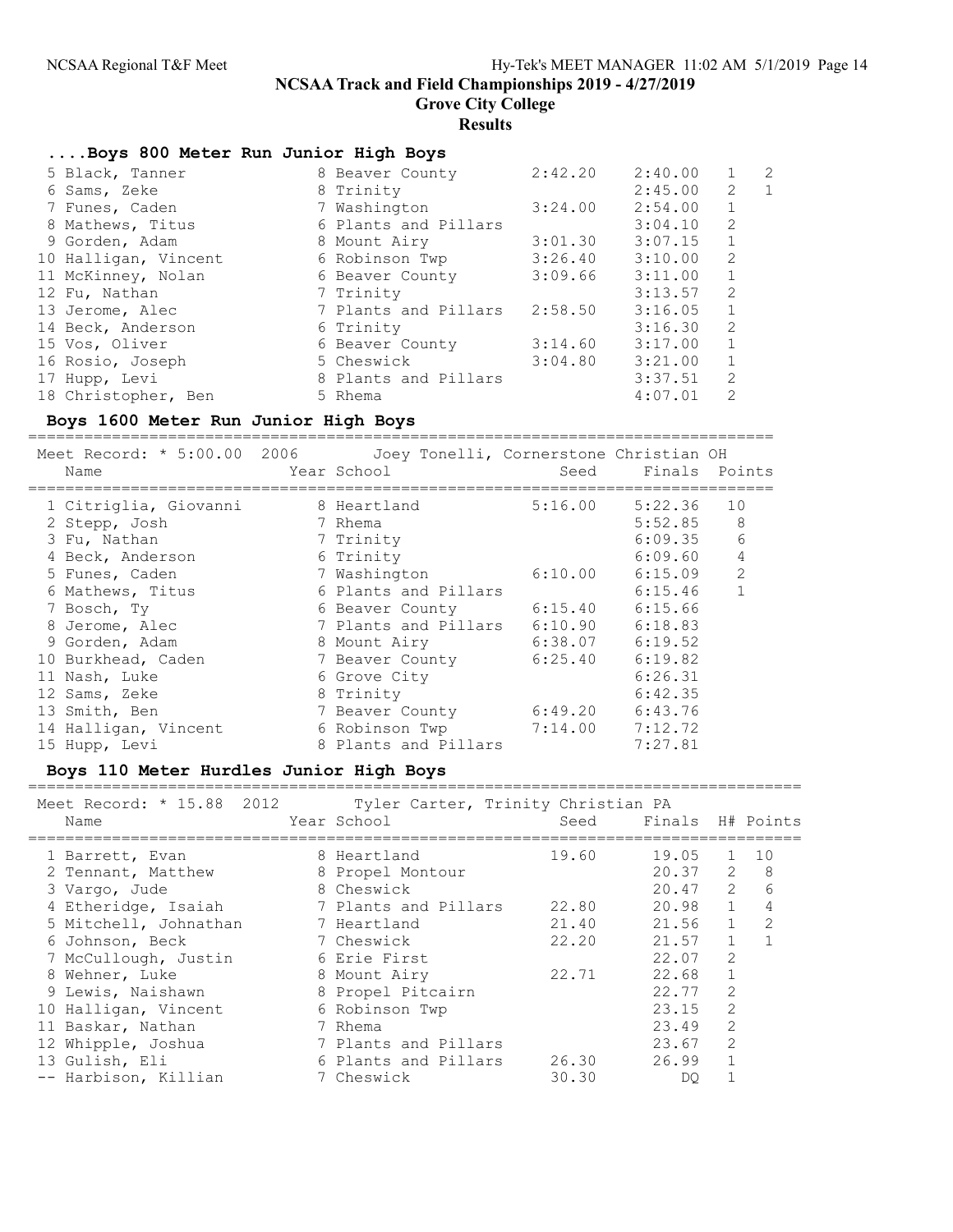Grove City College

#### Results

Boys 4x100 Meter Relay Junior High Boys

| Meet Record: * 49.19 2010<br>School                                                             | Grace Brethren MD<br>Finals Points<br>Seed                                       |  |
|-------------------------------------------------------------------------------------------------|----------------------------------------------------------------------------------|--|
| 1 Beaver County Christian School 'A'<br>1) Bendekovic, Ethan 8<br>3) Hutchins, Mason 8          | 55.14<br>10<br>2) Black, Tanner 8<br>4) Vos, Josh 8                              |  |
| 2 Plants and Pillars 'A'<br>1) Mathews, Titus 6                                                 | 8<br>59.07<br>2) DeRoza, Trenton 8                                               |  |
| 3) Etheridge, Isaiah 7<br>3 Mount Airy Christian Academy<br>$\mathsf{A}$<br>1) Arhin, Matthew 8 | 4) Fry, Declan 8<br>59.64<br>1:00.01<br>6<br>2) Cissel, Curtis 8                 |  |
| 3) Wehner, Luke 8<br>4 Heartland Christian School 'A'<br>1) Mitchell, Johnathan 7               | Shinabery, Brady 7<br>4)<br>58.50<br>1:00.02<br>4<br>2) Trunick, Bill 8          |  |
| 3) Carmelo, Anthony 7<br>5 Redeemer Lutheran School 'A'<br>1) Craig, Derrek 7                   | 4) Benner, Noah 7<br>1:02.22<br>$\overline{2}$<br>1:02.00<br>2) Safran, Jeremy 7 |  |
| 3) Van Wyk, Jesse 7<br>6 Cheswick Christian Academy<br>י בי                                     | Broadnax, Demetrius 8<br>4)<br>1:09.11                                           |  |
| 1) Vargo, Jude 8<br>3) Rosio, Joseph 5                                                          | 2) Harbison, Killian 7<br>Johnson, Beck 7<br>4)                                  |  |

### Boys 4x400 Meter Relay Junior High Boys

=================================================================================== Meet Record: \* 4:21.37 2017 Trinity Christian PA<br>School See Seed Finals H# Points =================================================================================== 1 Heartland Christian School 'A' 4:28.00 4:18.24\* 1 10 1) Reynolds, Luke 8 2) Citriglia, Giovanni 8 3) Barrett, Evan 8 (4) Mitchell, Johnathan 7 2 Rhema Christian School 'A' 4:37.00 1 8 1) Stepp, Josh 7 2) Baskar, Nathan 7 3) John, Reuel 8 4) Batch, Dan 6 3 Plants and Pillars 'A' 4:41.00 2 6 1) Fry, Declan 8 2) Mathews, Titus 6 3) Etheridge, Isaiah 7 (4) DeRoza, Trenton 8 4 Trinity Christian School 'A' 4:47.00 1 4 1) Beck, Anderson 6 2) Blackburn, David 7 3) Sams, Zeke 8 4) Fu, Nathan 7 5 Cheswick Christian Academy 'A' 5:49.00 2 2 1) Johnson, Beck 7 2) Harbison, Killian 7 3) Rosio, Joseph 5 4) Vargo, Jude 8

### Boys High Jump Junior High Boys

================================================================================ Meet Record: \* 6-00 2010 Samuel Tvardzik, Mount Airy Christian MD Name Year School Seed Finals Points ================================================================================ 1 Mitchell, Johnathan 7 Heartland 5-00.00 5-00.00 10 2 Barrett, Evan 8 Heartland 5-00.00 4-08.00 8 3 Batch, Dan 6 Rhema 4-06.00 6 4 Whipple, Joshua 7 Plants and Pillars 4-04.00 4 5 Carmelo, Anthony 7 Heartland 4-02.00 4-02.00 2 6 Hupp, Levi 8 Plants and Pillars 3-08.00 J4-02.00 1 7 Mathews, Titus 6 Plants and Pillars 4-02.00 3-10.00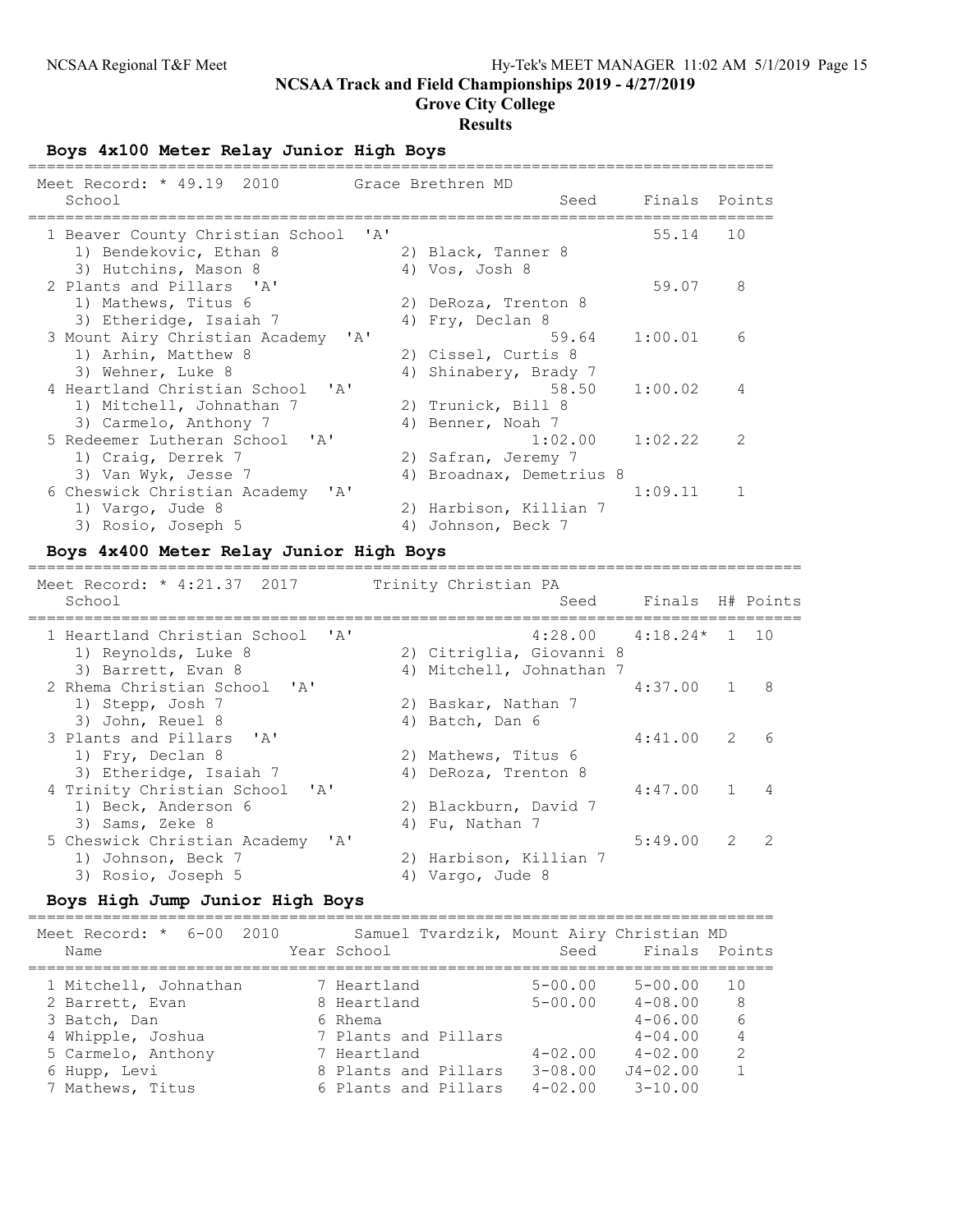Grove City College

#### Results

....Boys High Jump Junior High Boys

| 8 Wehner, Luke  | 8 Mount Airy | $4 - 02.00$ $3 - 08.00$ |             |
|-----------------|--------------|-------------------------|-------------|
| 9 Rosio, Joseph | 5 Cheswick   | 3-08.00                 | $3 - 06.00$ |

#### Boys Long Jump Junior High Boys

================================================================================

| Meet Record: * 17-06 2013 Trevor Hamm, East Richland OH<br>Name<br>======================= | Year School and the School and the School<br>========================== | Seed         | Finals Points             |                |
|--------------------------------------------------------------------------------------------|-------------------------------------------------------------------------|--------------|---------------------------|----------------|
| 1 Roberson, Bryce                                                                          | 8 Trinity                                                               | $17 - 09.00$ | $17 - 10.50*$             | 10             |
| 2 Vos, Josh                                                                                | 8 Beaver County                                                         |              | $16 - 05.00$              | 8              |
| 3 Blackburn, David                                                                         | 7 Trinity                                                               |              | 15-07.00 15-05.50         | 6              |
| 4 Vargo, Jude                                                                              | 8 Cheswick                                                              |              | $15 - 05.00$ $14 - 04.00$ | $\overline{4}$ |
| 5 Barrett, Evan                                                                            | 8 Heartland 13-00.00 14-02.00                                           |              |                           | $\overline{2}$ |
| 6 Mitchell, Johnathan 7 Heartland                                                          |                                                                         |              | $12 - 08.00$ $14 - 00.00$ | 0.50           |
| 6 Tennant, Matthew                                                                         | 8 Propel Montour                                                        |              | $14 - 00.00$              | 0.50           |
| 8 Stepp, Josh                                                                              | 7 Rhema                                                                 |              | $12 - 07.50$              |                |
| 9 Funes, Caden                                                                             | 7 Washington                                                            | $14 - 02.00$ | $12 - 03.00$              |                |
| 10 Hutchins, Mason                                                                         | 8 Beaver County                                                         |              | $11 - 05.50$              |                |
| 10 Burkhead, Caden                                                                         | 7 Beaver County 9-03.00 11-05.50                                        |              |                           |                |
| 12 Carmelo, Anthony                                                                        | 7 Heartland 12-04.00 11-05.00                                           |              |                           |                |
| 13 Jerome, Alec                                                                            | 7 Plants and Pillars                                                    | $11 - 07.00$ | $11 - 03.50$              |                |
| 14 Safran, Jeremy                                                                          | 7 Redeemer                                                              |              | $10 - 11.50$              |                |
| 14 Arhin, Matthew                                                                          | 8 Mount Airy                                                            | $11 - 02.00$ | $10 - 11.50$              |                |
| 16 Craig, Derrek                                                                           | 7 Redeemer                                                              | $9 - 08.50$  | $10 - 09.50$              |                |
| 17 Gulish, Eli                                                                             | 6 Plants and Pillars                                                    | $9 - 03.00$  | $10 - 09.00$              |                |
| 18 John, Reuel                                                                             | 8 Rhema                                                                 |              | $10 - 06.50$              |                |
| -- Broadnax, Demetrius                                                                     | 8 Redeemer 11-05.00                                                     |              | DQ.                       |                |
| -- Quinlan, Mitchell                                                                       | 6 Plants and Pillars 9-02.50                                            |              | DQ                        |                |

#### Boys Shot Put Junior High Boys ================================================================================

Meet Record: \* 38-11 2014 Sam Mastro, Robinson Township PA Name The Year School Seed Finals Points ================================================================================ 1 DeRoza, Trenton 8 Plants and Pillars 32-07.00 10 2 Batch, Dan 6 Rhema 30-01.50 8 3 Susek, Nathan 8 Redeemer 27-02.00 25-04.50 6 4 Stepp, Josh 7 Rhema 24-08.50 4 5 Fry, Declan 8 Plants and Pillars 24-00.50 2 6 Bombardier, Kolton 7 Robinson Twp 25-05.50 23-11.00 1 7 Hill, Joey 7 Washington 22-04.00 8 Myers, Garrett 6 Redeemer 23-03.00 22-00.50 9 Piersaint, Miles 6 Redeemer 22-00.00 21-04.00 10 Benner, Noah 7 Heartland 25-02.00 20-05.25 11 Lowe, Desmond 5 Plants and Pillars 17-07.00 12 Forester, Zak 7 Rhema 17-04.75 13 Bosch, Ty 6 Beaver County 16-08.00 17-02.00 14 Kazmer, Hayden 5 Cheswick 19-04.50 17-00.75 15 Walters, Carter 5 Trinity 14-11.00 16 Bestor, Elliot 6 Beaver County 13-04.50 -- Murray, Noah 5 Cheswick 15-00.25 DQ -- Trunick, Bill 8 Heartland 25-00.00 DQ -- Butler, Charles 7 Trinity DQ -- Psaromatis, Michael 7 Mount Airy 26-10.00 DQ -- Psaromatis, Jeff 6 Mount Airy 19-06.00 DQ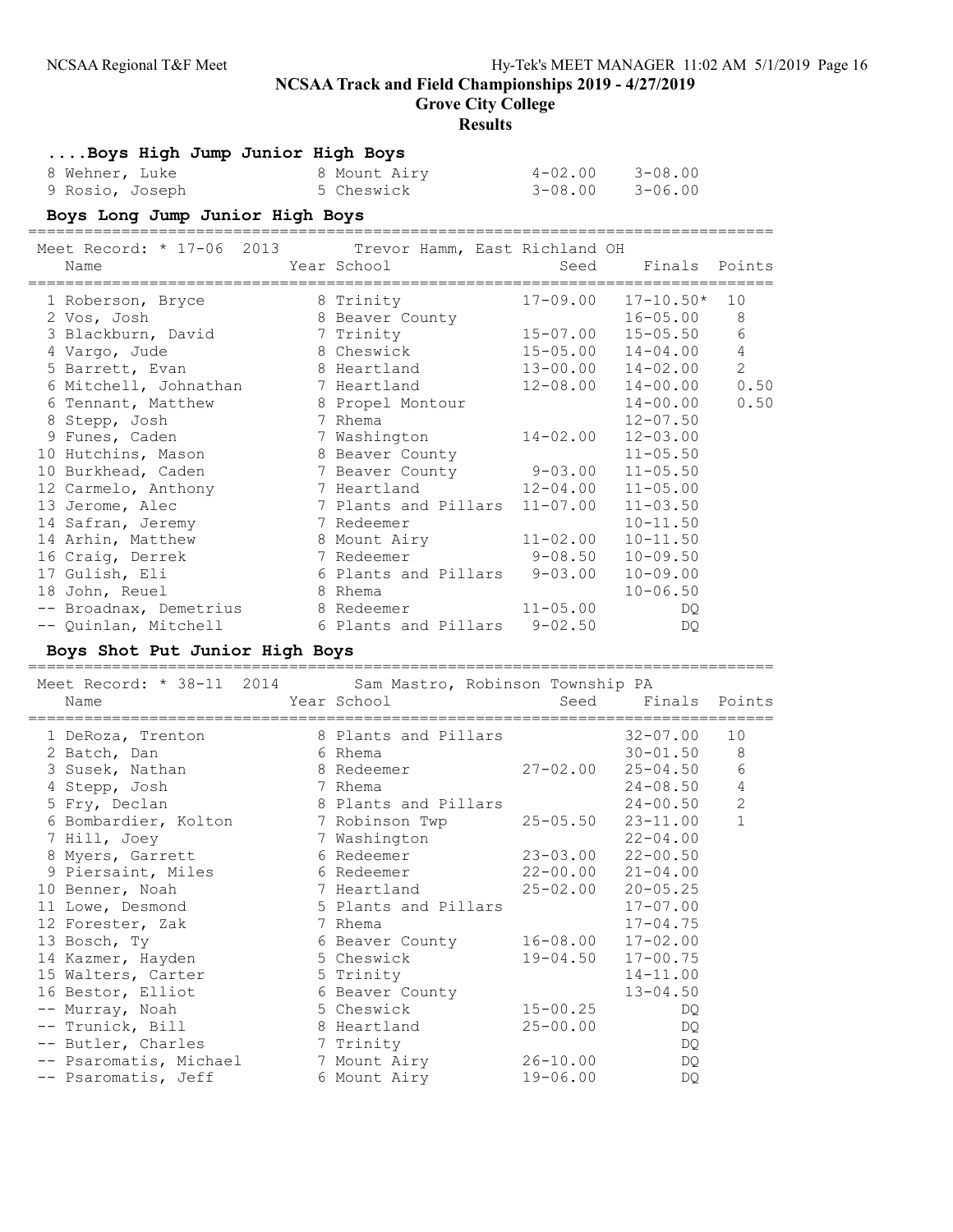## Boys Discus Throw Junior High Boys

|        | Meet Record: * 127-08 2014<br>Name   | Sam Mastro, Robinson Township PA<br>Year School | Seed         | Finals        | Points         |
|--------|--------------------------------------|-------------------------------------------------|--------------|---------------|----------------|
|        | 1 Reynolds, Luke                     | 8 Heartland                                     | $107 - 09$   | $118 - 06$    | 10             |
|        | 2 Bombardier, Kolton                 | 7 Robinson Twp                                  | $74 - 11$    | $82 - 00$     | 8              |
|        | 3 Piersaint, Miles                   | 6 Redeemer                                      | $66 - 08.50$ | $72 - 02$     | 6              |
|        | 4 Psaromatis, Michael                | 7 Mount Airy                                    | $66 - 02$    | $71 - 10$     | 4              |
|        | 5 Susek, Nathan                      | 8 Redeemer                                      | $76 - 03$    | 69-08         | 2              |
|        | 6 Styer, Jordan                      | 7 Robinson Twp                                  | $55 - 00$    | $67 - 07$     | $\mathbf{1}$   |
|        | 7 Myers, Garrett                     | 6 Redeemer                                      |              | $62 - 03$     |                |
|        | 8 Hill, Joey                         | 7 Washington                                    |              | $61 - 10$     |                |
|        | 9 John, Reuel                        | 8 Rhema                                         |              | $57 - 07$     |                |
|        | 10 Ramirez, Colby                    | 8 Plants and Pillars                            | $46 - 07$    | $56 - 04$     |                |
|        | 11 Bosch, Ty                         | 6 Beaver County                                 | $45 - 00$    | $46 - 07$     |                |
|        | 12 Psaromatis, Jeff                  | 6 Mount Airy                                    | $43 - 02$    | $46 - 02$     |                |
|        | 13 Forester, Zak                     | 7 Rhema                                         |              | $45 - 03$     |                |
|        | 14 Walters, Carter                   | 5 Trinity                                       |              | $44 - 08$     |                |
|        | 15 Lowe, Desmond                     | 5 Plants and Pillars                            | $43 - 02$    | $44 - 02$     |                |
|        | 16 Deane, Joshua                     | 5 Plants and Pillars                            | $43 - 03.50$ | $40 - 00$     |                |
|        | 17 Benner, Noah                      | 7 Heartland                                     | $47 - 02$    | $33 - 03$     |                |
|        | 18 Hardesty, Paul                    | 6 Beaver County                                 |              | $28 - 08$     |                |
|        | Boys 100 Meter Dash Senior High Boys | -====================================           |              |               |                |
|        | Meet Record: * 10.53 2006            | Gabriel Lancaster, Riverdale Baptist MD         |              |               |                |
|        | Name                                 | Year School                                     | Seed         | Prelims       | H#             |
|        |                                      |                                                 |              |               |                |
|        | Preliminaries                        |                                                 |              |               |                |
|        | 1 Leda, Dorian                       | Sr Gateway                                      | 10.90        | 11.36q        | 1              |
|        | 2 Puckett, Chase                     | So Mount Airy                                   | 12.06        | 11.87q        | 1              |
|        | 3 Mheingo, Mubelele                  | Sr Gateway                                      | 11.47        | 12.08q        | 1              |
|        | 4 Yourko, Sam                        | Jr East Richland                                | 11.61        | 12.13q        | $\mathbf 1$    |
|        | 5 Loewe, Christian                   | Fr Redeemer                                     | 11.70        | 12.38q        | $\mathbf 1$    |
|        | 6 Ellison, Tre                       | So Washington                                   | 12.40        | 12.43q        | $\sqrt{2}$     |
|        | 7 Wilson, Andrew                     | So Washington                                   | 11.60        | 12.49q        | $\mathbf 1$    |
|        | 8 Poteete, Luke                      | Fr Plants and Pillars                           | 12.00        | 12.99q        | $\mathbf 1$    |
|        | 9 Cook, Grayson                      | Fr Mount Airy                                   | 13.06        | 13.02         | 2              |
|        | 10 Vargo, Jerry                      | Jr Cheswick                                     |              | 13.08         | $\mathfrak{Z}$ |
|        | 11 Wees, Hunter                      | Sr East Richland                                | 13.50        | 13.16         | $\mathbf{2}$   |
|        | 12 Faragalla, Sam                    | So Mount Airy                                   | 13.67        | 13.30         | 3              |
|        | 13 DeNiro, Matt                      | Fr Heartland                                    | 13.50        | 13.36         | $\mathbf{2}$   |
|        | 14 Stephens, Adam                    | Jr Beaver County                                |              | 13.37         | 3              |
|        | 15 Brown, Noah                       | Fr Heartland                                    | 12.70        | 13.43         | 2              |
|        | 16 Jerome, Evan                      | Sr Plants and Pillars                           | 12.40        | 13.62         | 2              |
|        | 17 O'Connor, Mark                    | Fr Beaver County                                | 13.30        | 14.21         | 2              |
|        | 18 Coles, Sterling                   | Sr Cheswick                                     | 14.50        | 15.28         | 3              |
|        | Boys 100 Meter Dash Senior High Boys |                                                 |              |               |                |
|        | Meet Record: * 10.53 2006            | Gabriel Lancaster, Riverdale Baptist MD         |              |               |                |
|        | Name                                 | Year School                                     | Prelims      | Finals Points |                |
|        |                                      |                                                 |              |               |                |
| Finals |                                      |                                                 |              |               |                |
|        | 1 Leda, Dorian                       | Sr Gateway                                      | 11.36        | 11.38         | 10             |

2 Mheingo, Mubelele Sr Gateway 12.08 11.86 8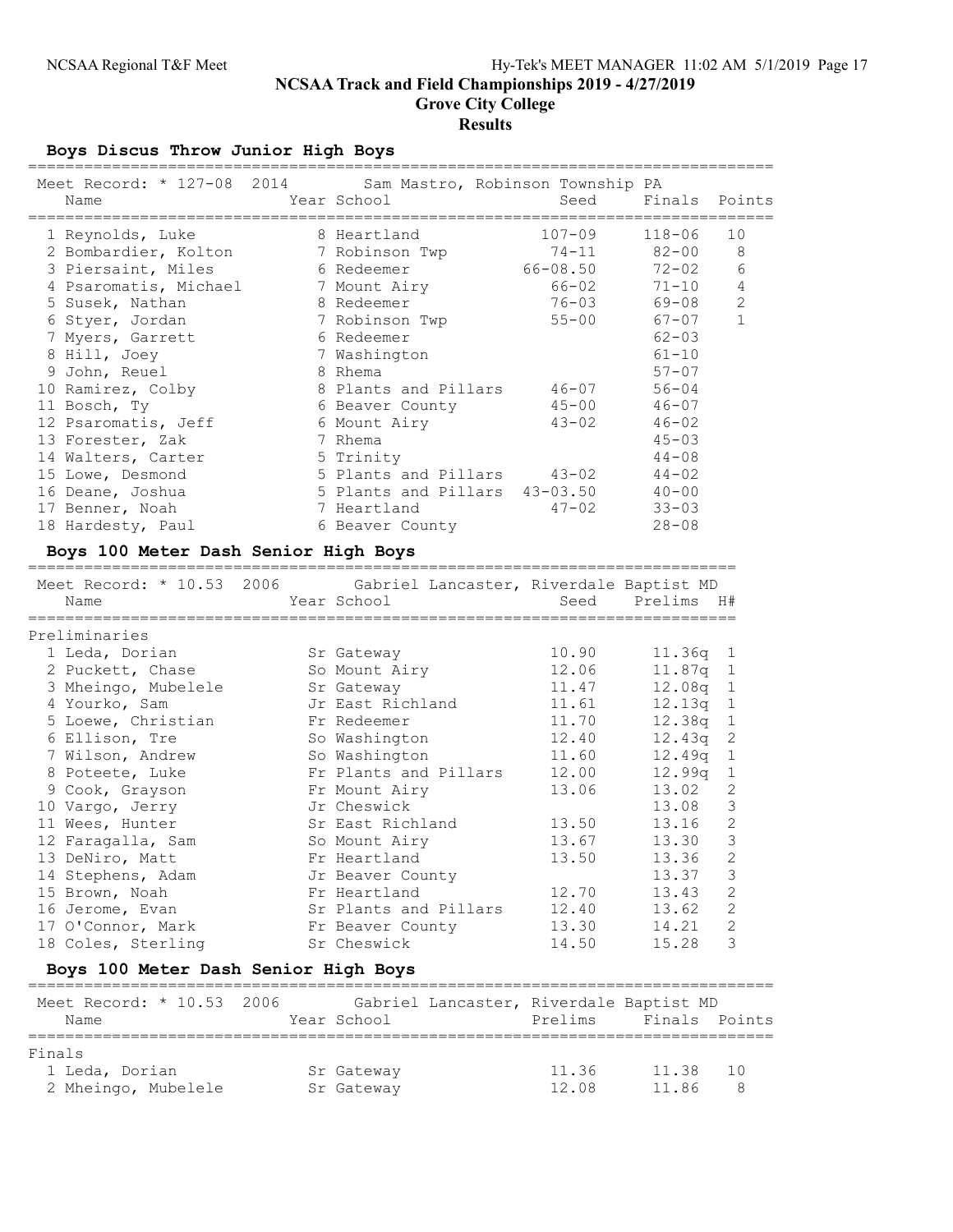Grove City College

## Results

## ....Boys 100 Meter Dash Senior High Boys

| 3 Yourko, Sam      | Jr East Richland      | 12.13       | 12.00 | 6              |
|--------------------|-----------------------|-------------|-------|----------------|
| 4 Puckett, Chase   | So Mount Airy         | 11.87       | 12.04 | $\overline{4}$ |
| 5 Loewe, Christian | Fr Redeemer           | 12.38       | 12.20 | 2              |
| 6 Wilson, Andrew   | So Washington         | 12.49       | 12.27 | 1              |
| 7 Ellison, Tre     | So Washington         | 12.43       | 12.44 |                |
| 8 Poteete, Luke    | Fr Plants and Pillars | 12.99 13.01 |       |                |
| Preliminaries      |                       |             |       |                |
| 9 Cook, Grayson    | Fr Mount Airy         | 13.02       |       |                |
| 10 Vargo, Jerry    | Jr Cheswick           | 13.08       |       |                |
| 11 Wees, Hunter    | Sr East Richland      | 13.16       |       |                |
| 12 Faragalla, Sam  | So Mount Airy         | 13.30       |       |                |
| 13 DeNiro, Matt    | Fr Heartland          | 13.36       |       |                |
| 14 Stephens, Adam  | Jr Beaver County      | 13.37       |       |                |
| 15 Brown, Noah     | Fr Heartland          | 13.43       |       |                |
| 16 Jerome, Evan    | Sr Plants and Pillars | 13.62       |       |                |
| 17 O'Connor, Mark  | Fr Beaver County      | 14.21       |       |                |
| 18 Coles, Sterling | Sr Cheswick           | 15.28       |       |                |

## Boys 200 Meter Dash Senior High Boys

|        | Name                               |             | Meet Record: * 21.90 2006 Gabriel Lancaster, Riverdale Baptist MD<br>Year School | Seed  | Finals H# Points |                |    |
|--------|------------------------------------|-------------|----------------------------------------------------------------------------------|-------|------------------|----------------|----|
| Finals |                                    |             |                                                                                  |       |                  |                |    |
|        | 1 Leda, Dorian                     |             | Sr Gateway                                                                       | 22.50 | 23.54 1          |                | 10 |
|        | 2 Puckett, Chase                   |             | So Mount Airy                                                                    | 24.18 | $24.27$ 1        |                | 8  |
|        | 3 Ciccel, Micah So Washington      |             |                                                                                  | 24.40 | $24.59$ 1        |                | 6  |
|        | 4 Woolverton, John                 |             | So Mount Airy                                                                    | 24.20 | 25.09            | $\mathbf{1}$   | 4  |
|        | 5 Mheingo, Mubelele                |             | Sr Gateway                                                                       | 24.45 | 25.14            | $\mathbf{1}$   | 2  |
|        | 6 Loewe, Christian                 | Fr Redeemer |                                                                                  | 26.00 | 25.79            | 2              |    |
|        | 7 Wilson, Andrew So Washington     |             |                                                                                  | 24.40 | 26.05            | $\mathbf{1}$   |    |
|        | 8 Wees, Hunter                     |             | Sr East Richland                                                                 | 27.10 | 26.58            | 2              |    |
|        | 9 Cook, Grayson                    |             | Fr Mount Airy                                                                    | 26.77 | 27.49            | 2              |    |
|        | 10 Medina, Marcos                  |             | Jr Gateway                                                                       | 25.60 | 27.63            | $\mathbf{1}$   |    |
|        | 11 DeNiro, Matt                    |             | Fr Heartland                                                                     | 30.50 | 27.81            | 3              |    |
|        | 12 Stephens, Adam Jr Beaver County |             |                                                                                  |       | 28.03            | 3              |    |
|        | 13 Ray, Rob                        |             | So Robinson Twp                                                                  |       | 28.26            | 3              |    |
|        | 14 Yourko, Sam                     |             | Jr East Richland                                                                 | 24.10 | 29.68            | $\mathbf 1$    |    |
|        | 15 Vanderplaats, Isaiah            |             | Jr Plants and Pillars                                                            | 28.90 | 30.33            | 2              |    |
|        | 16 Deane, Josiah                   |             | Fr Plants and Pillars                                                            | 29.20 | 33.81            | $\overline{2}$ |    |

## Boys 400 Meter Dash Senior High Boys

===================================================================================

| Meet Record: * 49.06 2010<br>Name | Eliseo Hairston, Cornerstone Christian OH<br>Year School | Seed    | Finals H# Points |               |                |
|-----------------------------------|----------------------------------------------------------|---------|------------------|---------------|----------------|
| 1 Leda, Dorian                    | Sr Gateway                                               | 52.13   | 52.94            |               | 10             |
| 2 Ciccel, Micah                   | So Washington                                            | 58.00   | 53.54            |               | - 8            |
| 3 Woolverton, John                | So Mount Airy                                            | 53.87   | 55.11            |               | 6              |
| 4 Henrique, Pedro                 | Sr Gateway                                               | 58.80   | 1:01.22          |               | $\overline{4}$ |
| 5 Jackson, Nate                   | Fr Redeemer                                              | 59.50   | 1:01.79          |               | 2              |
| 6 DeNiro, Matt                    | Fr Heartland                                             | 1:03.00 | 1:02.82          | 2             |                |
| 7 Brown, Noah                     | Fr Heartland                                             | 1:00.00 | 1:03.28          |               |                |
| 8 Shinabery, Chase                | Fr Mount Airy                                            | 1:02.98 | 1:04.50          | 2             |                |
| 9 McCready, Alec                  | Fr Plants and Pillars                                    | 1:03.90 | 1:04.72          | $\mathcal{L}$ |                |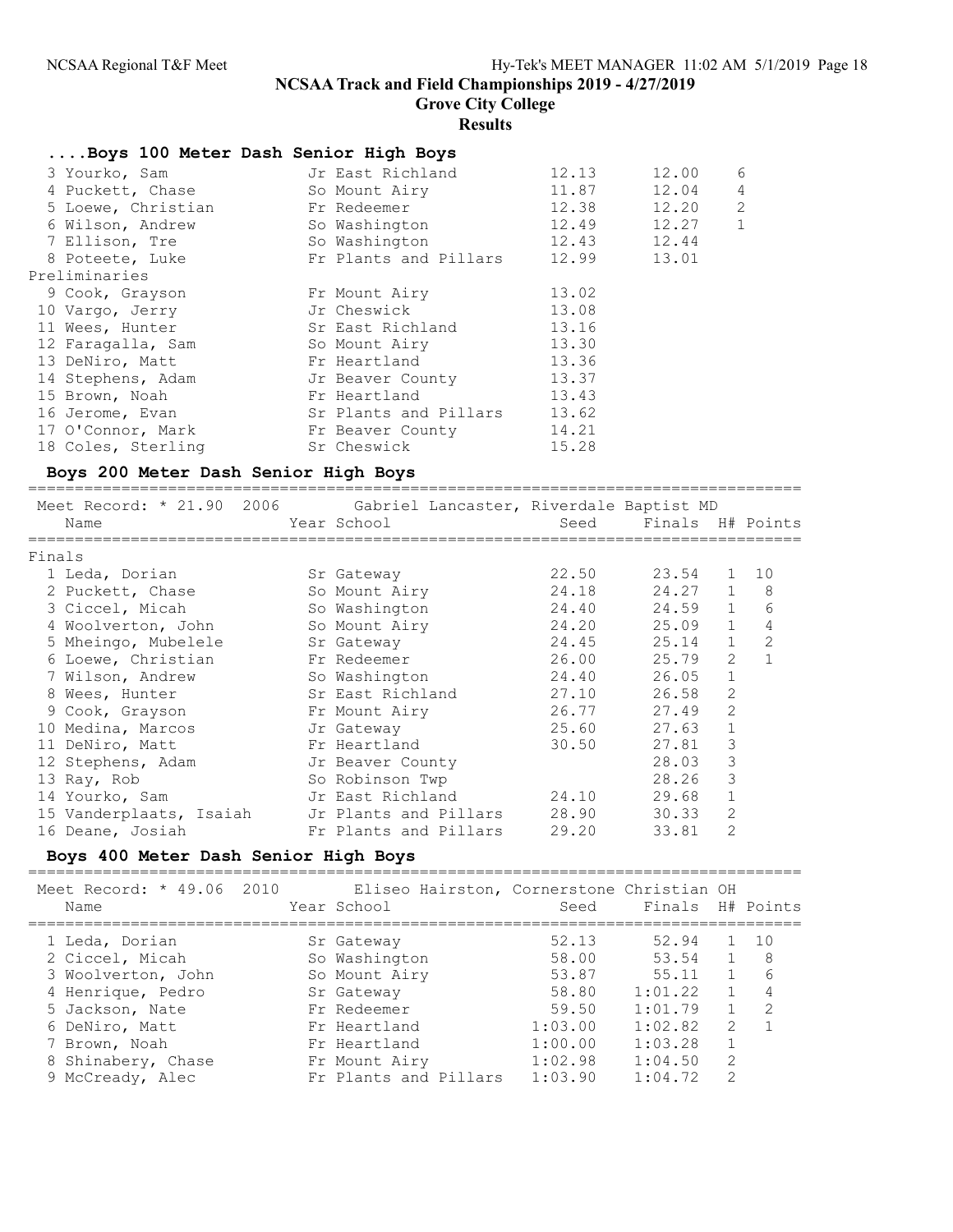Grove City College

#### **Results**

### ....Boys 400 Meter Dash Senior High Boys

| 10 Mamaeu, Alex    | So Gateway       | 1:01.10 | 1:05.08 | $\mathbf{1}$ |
|--------------------|------------------|---------|---------|--------------|
| 11 Ruddy, Eli      | Fr Mount Airy    | 1:06.15 | 1:07.01 | -2           |
| 12 Kerr, William   | Fr Beaver County |         | 1:07.03 | - 3          |
| 13 Hagberg, Luke   | So Beaver County |         | 1:09.49 | - 3          |
| 14 Allmond, Landon | So Beaver County |         | 1:09.63 | - 3          |
| 15 Stoffer, Tim    | Fr East Richland | 1:20.00 | 1:12.14 | - 3          |

### Boys 800 Meter Run Senior High Boys

================================================================================

| Meet Record: * 2:06.81 2017 | Judge Russell, Mount Airy Christian MD |         |         |               |
|-----------------------------|----------------------------------------|---------|---------|---------------|
| Name                        | Year School                            | Seed    |         | Finals Points |
|                             |                                        |         |         |               |
| 1 Ramsey, Amos              | So Plants and Pillars                  | 2:12.40 | 2:12.03 | 10            |
| 2 Woolverton, John          | So Mount Airy                          | 2:14.10 | 2:16.23 | 8             |
| 3 Tomich, Hunter            | So East Richland                       | 2:20.10 | 2:19.71 | 6             |
| 4 Sirca, Isaac              | Jr East Richland                       | 2:22.10 | 2:22.75 | 4             |
| 5 Henrique, Pedro           | Sr Gateway                             | 2:26.70 | 2:24.64 | $\mathcal{L}$ |
| 6 Decatur, Connor           | So Washington                          | 2:37.00 | 2:31.77 |               |
| 7 Jackson, Nate             | Fr Redeemer                            | 2:31.70 | 2:34.40 |               |
| 8 Kerr, William             | Fr Beaver County                       |         | 2:37.45 |               |
| 9 Ivanov, Josiah            | Sr Cheswick                            | 2:37.90 | 2:45.75 |               |
| 10 Allmond, Landon          | So Beaver County                       |         | 2:48.27 |               |
| 11 Hagberg, Luke            | So Beaver County                       |         | 2:58.86 |               |
| 12 Deane, Josiah            | Fr Plants and Pillars                  | 3:19.20 | 3:10.49 |               |

#### Boys 1600 Meter Run Senior High Boys

================================================================================ Meet Record: \* 4:23.83 2013 Josiah Hanko, Trinity Christian NJ

|                    | MEEL VELATION, HITSPIGS TATS AND AND THROUGH TITHILE A CHITOLICH MA |         |               |              |
|--------------------|---------------------------------------------------------------------|---------|---------------|--------------|
| Name               | Year School                                                         | Seed    | Finals Points |              |
| 1 Sharo, Sebastian | Jr Heartland                                                        | 4:50.00 | 4:55.76       | 10           |
| 2 Ramsey, Amos     | So Plants and Pillars                                               | 5:06.40 | 5:00.88       | 8            |
| 3 Tomich, Hunter   | So East Richland                                                    | 5:00.00 | 5:03.87       | 6            |
| 4 Isler, Bryce     | Fr Washington                                                       | 5:19.00 | 5:20.58       | 4            |
| 5 Decatur, Connor  | So Washington                                                       | 5:30.00 | 5:42.54       | 2            |
| 6 Allmond, Landon  | So Beaver County                                                    |         | 6:06.73       | $\mathbf{1}$ |
| 7 Hagberg, Luke    | So Beaver County                                                    |         | 6:23.44       |              |

### Boys 3200 Meter Run Senior High Boys

| Meet Record: * 10:23.24 2013<br>Name | Josiah Hanko, Trinity Christian NJ<br>Year School |          | Seed Finals Points |         |
|--------------------------------------|---------------------------------------------------|----------|--------------------|---------|
| 1 Sharo, Sebastian                   | Jr Heartland                                      | 11:00.00 | 11:05.75           | 1 O     |
| 2 Tomich, Hunter                     | So East Richland                                  | 11:12.00 | 11:26.85           | 8       |
| 3 Isler, Bryce                       | Fr Washington                                     | 12:30.00 | 11:40.31           | $6^{6}$ |
| 4 Zhoy, Enhui                        | Jr Beaver County                                  |          | 13:35.24           | 4       |

#### Boys 110 Meter Hurdles Senior High Boys

| Meet Record: * 15.31 2007<br>Name | Year School                                    | Giovanni Flowers, Grace Brethren MD<br>Seed Finals Points |    |
|-----------------------------------|------------------------------------------------|-----------------------------------------------------------|----|
| 1 Ramsey, Nate<br>2 Rorick, Aiden | Sr Plants and Pillars<br>Fr Plants and Pillars | 17.70<br>17.74 10<br>19.94                                | -8 |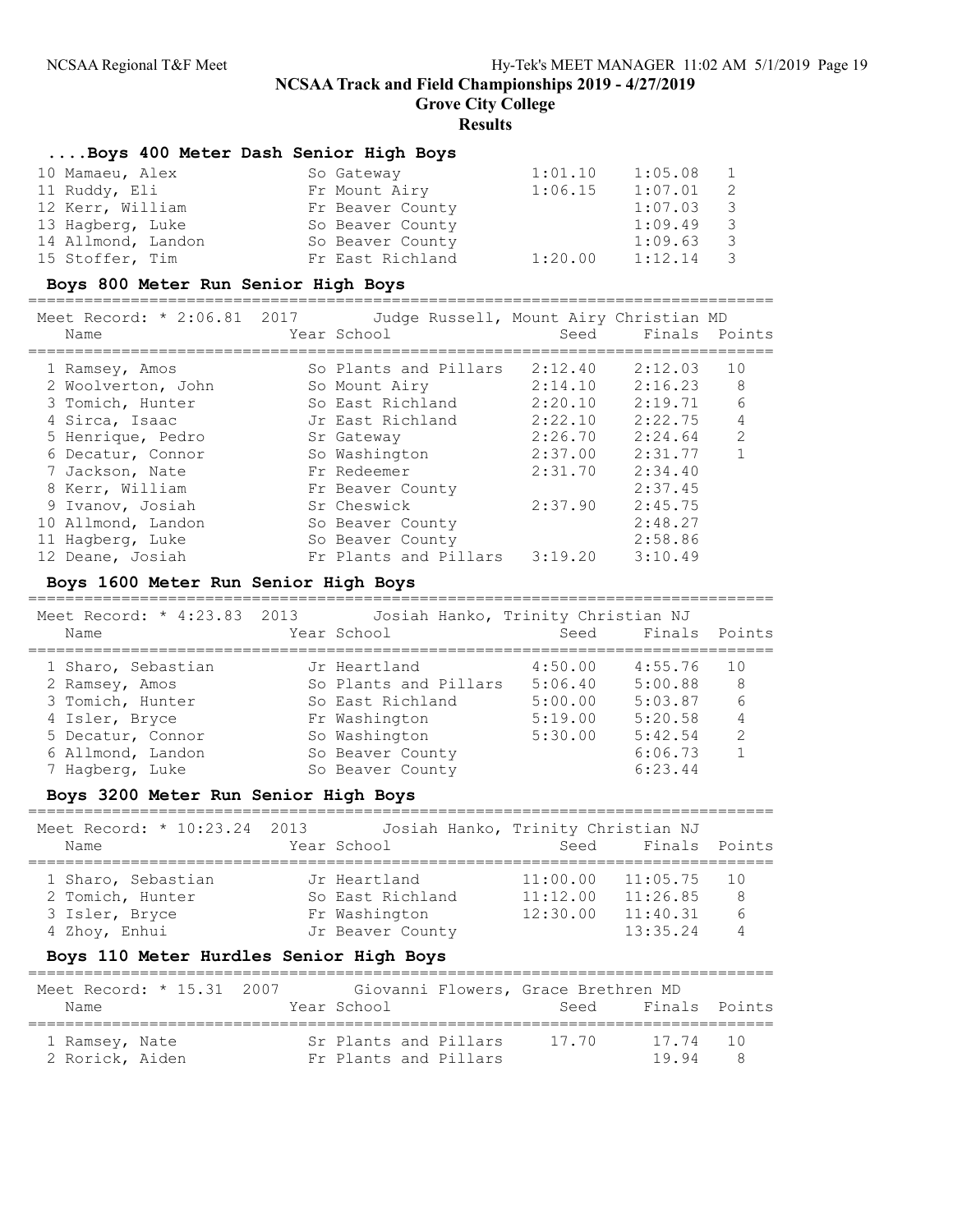Grove City College

#### **Results**

## ....Boys 110 Meter Hurdles Senior High Boys

| 3 Hovermale, Clay | So Mount Airy         | 21.92 | 22.02 | - 6            |
|-------------------|-----------------------|-------|-------|----------------|
| 4 Ellison, Tre    | So Washington         | 21.90 | 22.38 | $\overline{4}$ |
| 5 Deane, Josiah   | Fr Plants and Pillars | 26.80 | 23.59 | $\overline{2}$ |

#### Boys 300 Meter Hurdles Senior High Boys

===================================================================================

| Meet Record: * 44.34 2017                                                                                                                                                                                                                                                                                                          |  | Nick Kaufman, Monclova Christian OH |  |                                                                                                                                                                                                                                                                                                                                  |
|------------------------------------------------------------------------------------------------------------------------------------------------------------------------------------------------------------------------------------------------------------------------------------------------------------------------------------|--|-------------------------------------|--|----------------------------------------------------------------------------------------------------------------------------------------------------------------------------------------------------------------------------------------------------------------------------------------------------------------------------------|
| $\mathbf{X}$ $\mathbf{Y}$ $\mathbf{Y}$ $\mathbf{Y}$ $\mathbf{Y}$ $\mathbf{Y}$ $\mathbf{Y}$ $\mathbf{Y}$ $\mathbf{Y}$ $\mathbf{Y}$ $\mathbf{Y}$ $\mathbf{Y}$ $\mathbf{Y}$ $\mathbf{Y}$ $\mathbf{Y}$ $\mathbf{Y}$ $\mathbf{Y}$ $\mathbf{Y}$ $\mathbf{Y}$ $\mathbf{Y}$ $\mathbf{Y}$ $\mathbf{Y}$ $\mathbf{Y}$ $\mathbf{Y}$ $\mathbf{$ |  | $27 - 10 - 0 - 1 - 10 = 7$          |  | $\alpha$ and $\alpha$ and $\alpha$ and $\alpha$ and $\alpha$ and $\alpha$ and $\alpha$ and $\alpha$ and $\alpha$ and $\alpha$ and $\alpha$ and $\alpha$ and $\alpha$ and $\alpha$ and $\alpha$ and $\alpha$ and $\alpha$ and $\alpha$ and $\alpha$ and $\alpha$ and $\alpha$ and $\alpha$ and $\alpha$ and $\alpha$ and $\alpha$ |

| Name                | Year School           | Seed    | Finals  |               | H# Points      |
|---------------------|-----------------------|---------|---------|---------------|----------------|
| 1 Ellison, Tre      | So Washington         | 53.20   | 50.17   |               | 10             |
| 2 Rorick, Aiden     | Fr Plants and Pillars | 50.20   | 50.34   | $\mathbf{1}$  | 8              |
| 3 Ivanov, Josiah    | Sr Cheswick           | 51.70   | 51.98   | $\mathbf{1}$  | 6              |
| 4 Medina, Marcos    | Jr Gateway            | 48.60   | 52.97   | $\mathbf{1}$  | $\overline{4}$ |
| 5 Hovermale, Clay   | So Mount Airy         | 54.87   | 54.78   | 2             | 2              |
| 6 McMillan, Riley   | So East Richland      | 1:05.00 | 55.43   | 2             | 0.50           |
| 6 Vargo, Jerry      | Jr Cheswick           | 51.50   | 55.43   | $\mathbf{1}$  | 0.50           |
| 8 Mamaeu, Alex      | So Gateway            |         | 58.15   | 2             |                |
| 9 Drake, Andrew     | Jr Cheswick           | 57.70   | 58.78   | 2             |                |
| 10 Hippensteel, Sam | Sr East Richland      | 1:04.00 | 1:04.30 | $\mathcal{L}$ |                |

### Boys 4x100 Meter Relay Senior High Boys

================================================================================ Meet Record: \* 45.46 2007 Toledo Christian OH School School School Seed Finals Points ================================================================================ 1 Gateway Legacy Chr Academy 'A' 47.04 48.21 10<br>2 Plants and Pillars 'A' 47.04 50.94 8 2 Plants and Pillars 'A' 1) Jerome, Evan Sr 2) Poteete, Luke Fr 3) Ramsey, Amos So 4) Ramsey, Nate Sr 3 East Richland Christian School 'A' 51.68 6 1) Prosser, Noah Fr<br>3) Sirca, Isaac Jr 2) Wees, Hunter Sr<br>4) Yourko, Sam Jr<br>53.40 54.44 4 Mount Airy Christian Academy 'A' 53.40 54.44 4 1) Shinabery, Chase Fr <sup>2</sup> 2) Cook, Grayson Fr<br>3) Arhin, Samuel So 3) Arhin, Samuel So 3) Arhin, Samuel So 4) Faragalla, Sam So 4) Cheswick Christian Academy 'A' 5 Cheswick Christian Academy 'A' 55.41 2 1) Coles, Sterling Sr 2) Ivanov, Josiah Sr 3) Drake, Andrew Jr (4) Vargo, Jerry Jr

### Boys 4x400 Meter Relay Senior High Boys

| Meet Record: * 3:38.48 2006<br>School                                                                        | Riverdale Baptist MD<br>Seed                               | Finals Points |     |
|--------------------------------------------------------------------------------------------------------------|------------------------------------------------------------|---------------|-----|
| $^{\prime}$ A $^{\prime}$<br>1 Mount Airy Christian Academy<br>1) Puckett, Chase So<br>3) Hovermale, Clay So | 4:03.19<br>2) Hitchcock, Cody Fr<br>4) Woolverton, John So | 4:00.00       | 1 O |
| 2 Washington Christian Academy<br>$\mathsf{A}$<br>1) Isler, Bryce Fr<br>3) Ellison, Tre So                   | 4.10<br>2) Decatur, Connor So<br>4) Ciccel, Micah So       | 4:08.12       | 8   |
| 3 Plants and Pillars 'A'<br>1) Jerome, Evan Sr<br>3) Poteete, Luke Fr                                        | 2) Ramsey, Amos So<br>4) Ramsey, Nate Sr                   | 4:10.59       | 6   |
| 4 East Richland Christian School<br><b>IAI</b><br>1) Prosser, Noah Fr                                        | 2) Wees, Hunter Sr                                         | 4:30.92       |     |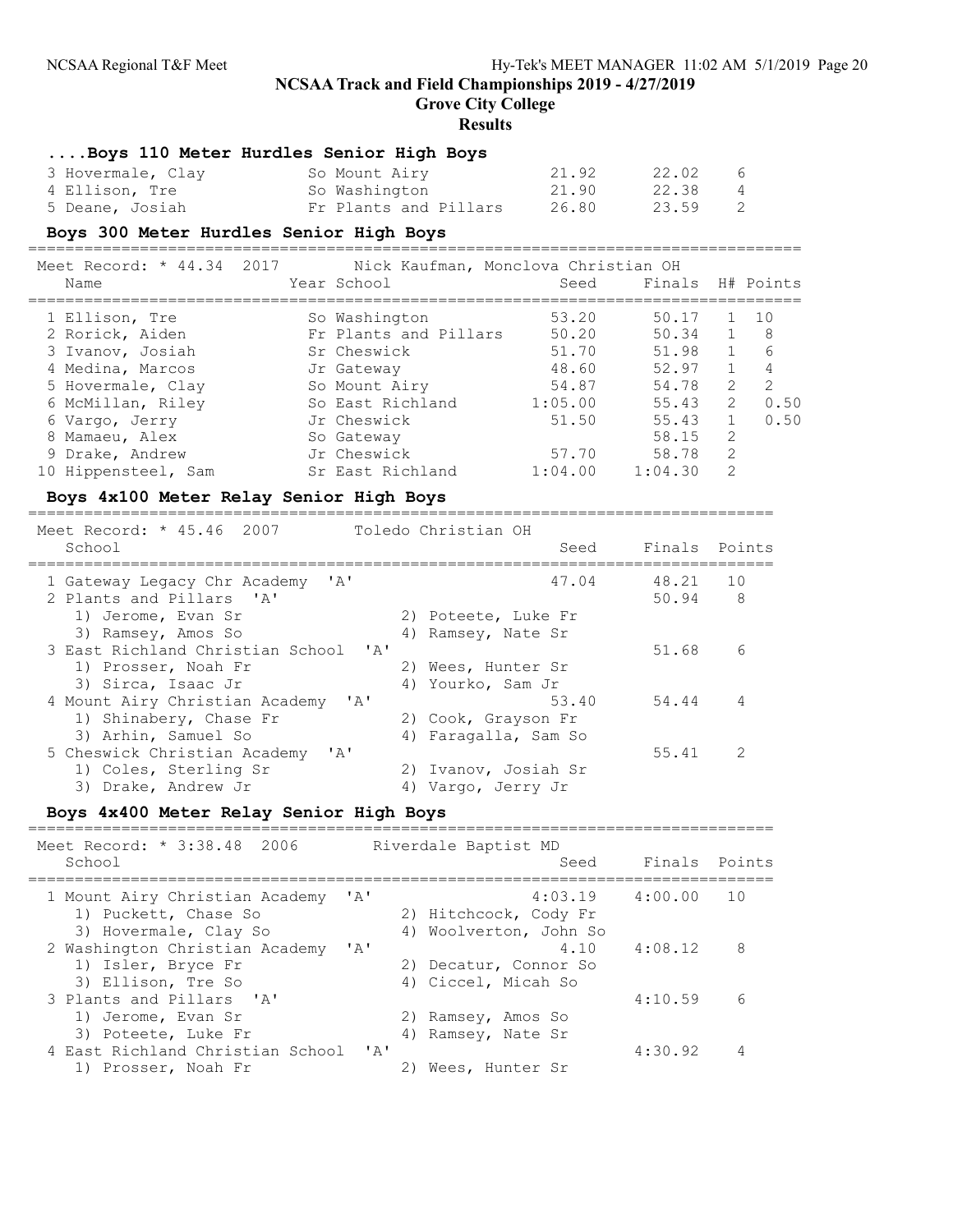Grove City College

#### **Results**

### ....Boys 4x400 Meter Relay Senior High Boys

| 3) Sirca, Isaac Jr                   | 4) Tomich, Hunter So    |         |  |
|--------------------------------------|-------------------------|---------|--|
| 5 Beaver County Christian School 'A' |                         | 4:44.60 |  |
| 1) Kerr, William Fr                  | 2) Allmond, Landon So   |         |  |
| 3) Hagberg, Luke So                  | 4) Tarakanou, Danila Fr |         |  |

#### Boys High Jump Senior High Boys

================================================================================ Meet Record: \* 6-04 2014 Samuel Tvardzik, Mount Airy Christian MD Name The Year School Seed Finals Points ================================================================================ 1 Otasevic, Vlado So Gateway 5-08.00 5-04.00 10 2 Ramsey, Amos So Plants and Pillars 5-02.00 5-02.00 8 3 Rorick, Aiden Fr Plants and Pillars 5-04.00 J5-02.00 6 4 Mabeny, Mabeny Sr Gateway 5-04.00 J5-02.00 4 5 Hovermale, Clay 50 Nount Airy 5-00.00 4-10.00 2 6 Karanovic, Filip Sr Gateway 5-04.00 4-08.00 1 -- Vargo, Jerry Jr Cheswick 5-00.00 DQ -- Agnew, Silas Jr Plants and Pillars 5-00.00 DQ

#### Boys Long Jump Senior High Boys

================================================================================

| Meet Record: * 21-08 2009 Eliseo Hairston, Cornerstone Christian OH<br>Name |  | Year School                    | Seed         | Finals Points |                |
|-----------------------------------------------------------------------------|--|--------------------------------|--------------|---------------|----------------|
|                                                                             |  |                                |              |               |                |
| 1 Leda, Dorian                                                              |  | Sr Gateway                     | 18-10.00     | 18-05.00      | 10             |
| 2 Ramsey, Nate                                                              |  | Sr Plants and Pillars 15-11.00 |              | 17-11.50      | 8              |
| 3 Yourko, Sam                                                               |  | Jr East Richland               | 18-11.00     | 17-09.00      | 6              |
| 4 Woolverton, John                                                          |  | So Mount Airy                  | 16-03.00     | 16-09.50      | 4              |
| 5 Karanovic, Filip                                                          |  | Sr Gateway                     | $15 - 09.00$ | $15 - 11.00$  | $\overline{2}$ |
| 6 Brown, Noah                                                               |  | Fr Heartland                   | $14 - 00.00$ | $15 - 08.00$  |                |
| 7 Otasevic, Vlado                                                           |  | So Gateway                     | 16-08.00     | $15 - 04.50$  |                |
| 8 McCready, Alec                                                            |  | Fr Plants and Pillars 12-02.50 |              | $15 - 00.00$  |                |
| 9 Vargo, Jerry                                                              |  | Jr Cheswick                    | 16-04.00     | $14 - 11.50$  |                |
| 10 Stephens, Adam                                                           |  | Jr Beaver County               |              | $14 - 00.50$  |                |
| -- Wilson, Andrew                                                           |  | So Washington                  |              | DQ.           |                |
| -- Arhin, Samuel                                                            |  | So Mount Airy                  | $10 - 11.50$ | DQ.           |                |
| -- DeNiro, Matt                                                             |  | Fr Heartland                   | $13 - 03.00$ | DQ.           |                |
| -- Kerr, William                                                            |  | Fr Beaver County               |              | DQ.           |                |
| -- Poteete, Luke                                                            |  | Fr Plants and Pillars 15-08.00 |              | DQ.           |                |
| -- Tarakanou, Danila                                                        |  | Fr Beaver County               |              | DQ.           |                |

#### Boys Triple Jump Senior High Boys

================================================================================

| Meet Record: * 42-06 2007 | JeMere Mooney, Grace Brethren MD |                                               |
|---------------------------|----------------------------------|-----------------------------------------------|
| Name                      | Year School                      | Finals Points<br>Seed                         |
| 1 Yourko, Sam             | Jr East Richland                 | 37-08.00<br>$30 - 01.00$<br>10                |
|                           |                                  |                                               |
| 2 Karanovic, Filip        | Sr Gateway                       | $34 - 00.50$<br>8                             |
| 3 Otasevic, Vlado         | So Gateway                       | 6<br>$33 - 09.00$                             |
| 4 Mabeny, Mabeny          | Sr Gateway                       | $32 - 11.00$<br>4                             |
| 5 Vanderplaats, Isaiah    | Jr Plants and Pillars            | $\mathcal{L}$<br>$29 - 11.50$<br>$29 - 00.00$ |
| 6 Jerome, Evan            | Sr Plants and Pillars            | $29 - 04.50$<br>$29 - 07.00$                  |
| -- Hippensteel, Sam       | Sr East Richland                 | $32 - 02.25$<br>DO                            |